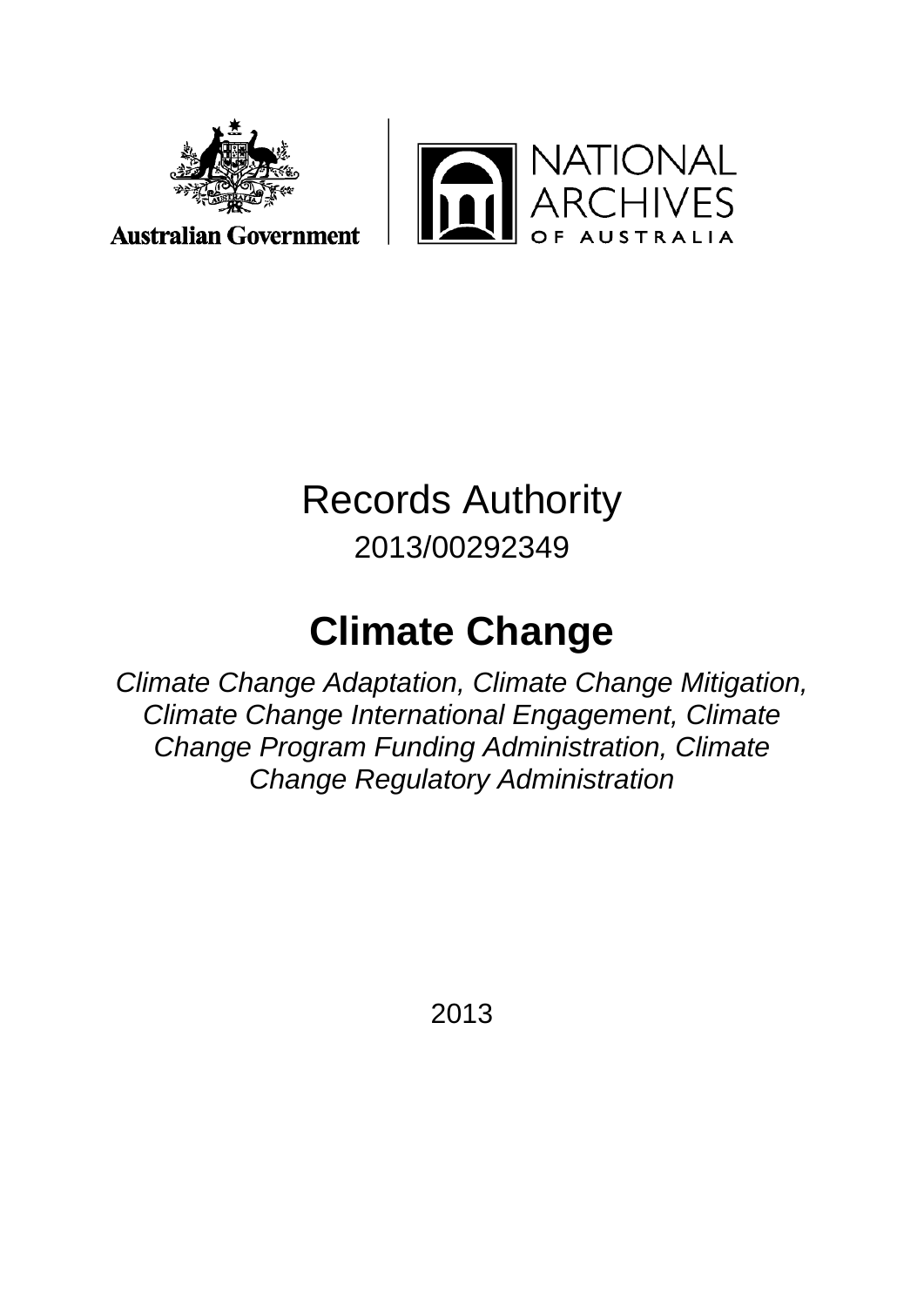## **CHANGE HISTORY**

#### **Dates and Changes**

Each entry in this table has been authorised under the *Archives Act 1983.*

| Date                | <b>Changes</b>                                                                          |
|---------------------|-----------------------------------------------------------------------------------------|
|                     |                                                                                         |
| 8 - December - 2013 | 2013/00292349 issued to the Department of Industry,                                     |
|                     | Department of Environment and Department of Foreign Affairs.                            |
|                     | Covering the core business areas of:                                                    |
|                     | <b>CLIMATE CHANGE ADAPTATION</b>                                                        |
|                     | <b>CLIMATE CHANDE MITIGATION</b><br>$\bullet$                                           |
|                     | CLIMATE CHANGE INTERNATIONAL ENGAGEMENT                                                 |
|                     | CLIMATE CHANGE PROGRAM FUNDING ADMINISTRATION                                           |
|                     | CLIMATE CHANGE REGULATORY ADMINISTRATION<br>٠                                           |
|                     |                                                                                         |
| 5 - February - 2016 | 2015/00366284 issued to Clean Energy Regulator has resulted<br>in the following change: |
|                     | SCHEME REGULATION AND MANAGEMENT - class 61943<br>$\bullet$                             |
|                     | replaced class 61455 in 2013/00292349.                                                  |
|                     | Other consequential changes to 2013/00292349 include:                                   |
|                     | addition of application note 1 explaining the removal of class                          |
|                     | 61455 and amendment to the class description of 61456 to                                |
|                     | remove reference to replaced class 61455.                                               |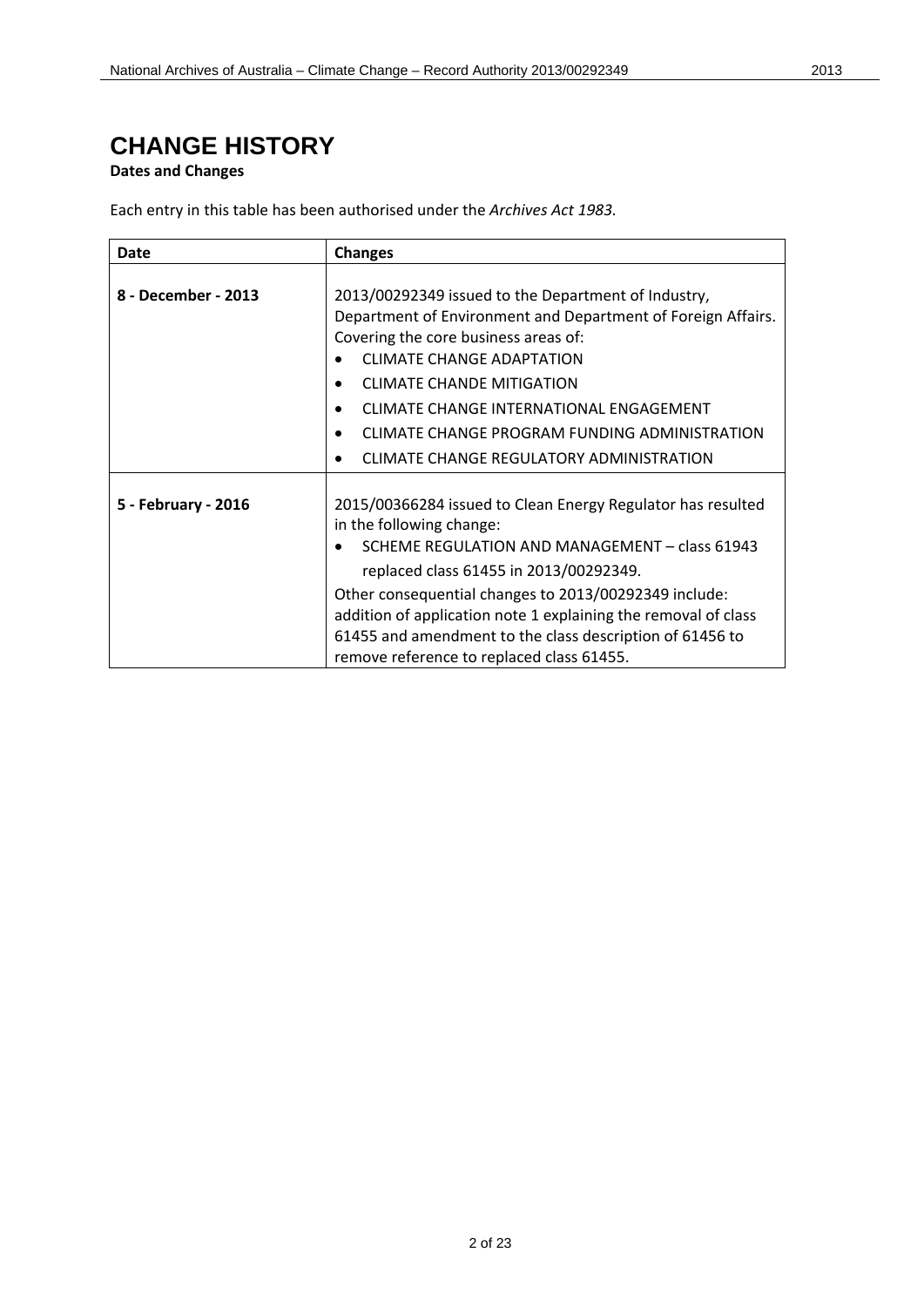#### **CONTENTS**

| CLIMATE CHANGE PROGRAM FUNDING ADMINISTRATION __________________ 17 |  |
|---------------------------------------------------------------------|--|
|                                                                     |  |

© Commonwealth of Australia 2013

This work is copyright. Apart from any use as permitted under the *Copyright Act 1968,* no part may be reproduced by any process without prior written permission from the National Archives of Australia. Requests and inquiries concerning reproduction and rights should be directed to the Publications Manager, National Archives of Australia, PO Box 7425, Canberra Mail Centre ACT 2610, Australia.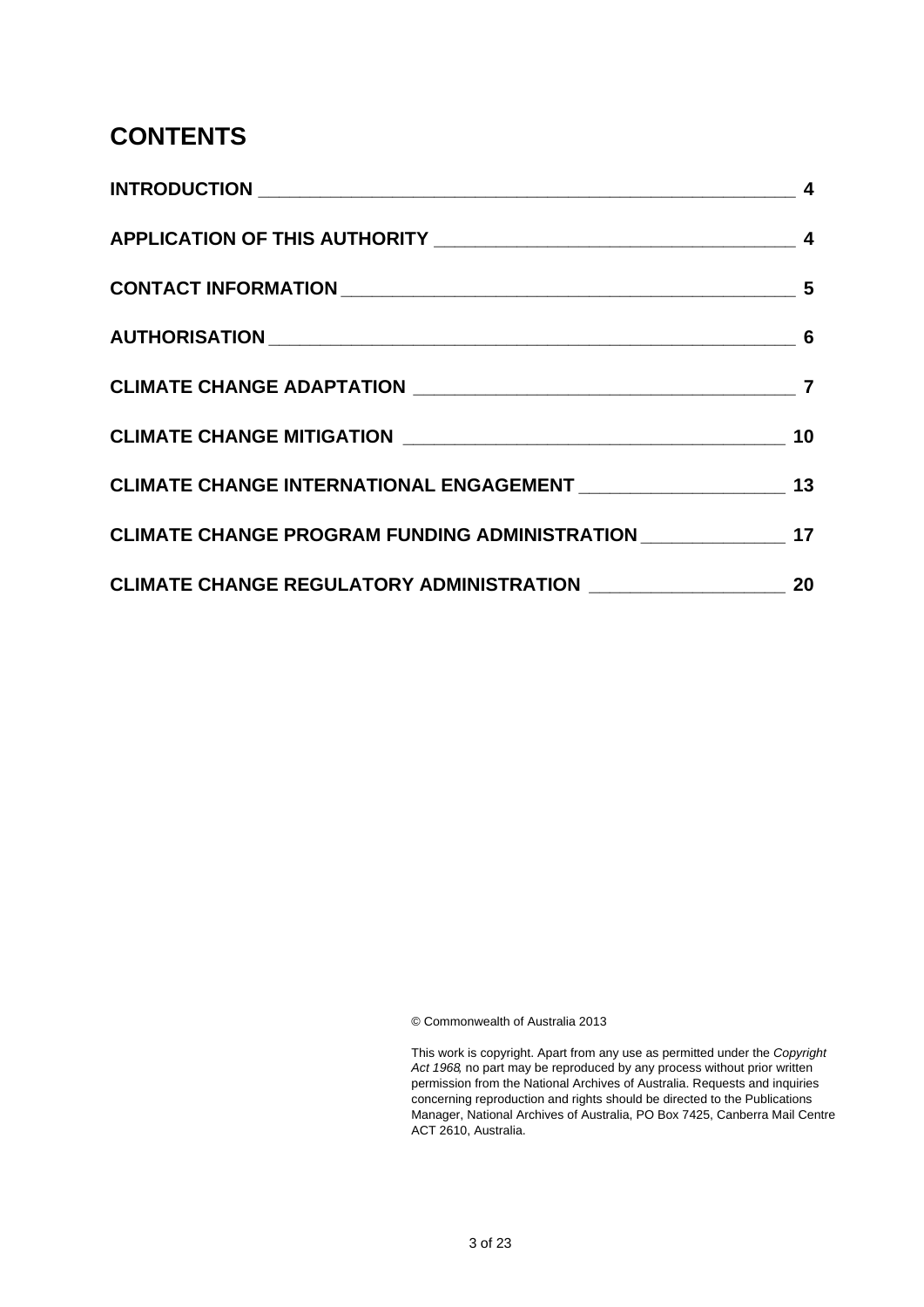#### **INTRODUCTION**

The National Archives of Australia has developed this Records Authority in consultation with the Department of Industry, the Department of Environment and the Department of Foreign Affairs and Trade. The Records Authority sets out the requirements for keeping or destroying records for the business areas of Climate Change Adaptation, Climate Change Mitigation, Climate Change International Engagement, Climate Change Program Funding Administration, and Climate Change Regulatory Administration.

This Authority is based on the identification and analysis of the Commonwealth Government's response to climate change. It takes into account legal and organisational requirements, and the interests of stakeholders, the agencies and the National Archives of Australia.

The Authority sets out those records that need to be retained as national archives and specifies the minimum length of time that temporary records need to be kept. This Authority gives permission under the *Archives Act 1983*, for the destruction of the temporary records described after the minimum retention period has expired. Retention periods for these temporary records are based on: an assessment of business needs; broader organisational accountability requirements; and community expectations.

As changes in circumstances may affect future records management requirements, the periodic review of this Authority is recommended. All amendments must be approved by the National Archives.

# **APPLICATION OF THIS AUTHORITY**

- 1. Record Authority 2015/00366284, Class 61943, has superseeded Class 61455 from this record authority. Class 61455 has been removed from this record authority and cannot be used after the date of issue of 2015/00366284.
- 2. This Authority is to be used to determine how long records must be kept. Records are matched to the relevant business area and records class in the Authority.
	- Where the minimum retention period has expired and the records are not needed for agency business they should be destroyed as authorised in this Authority.
	- Records that have not reached the minimum retention period must be kept until they do.
	- Records that are identified as Retain as National Archives (RNA) are to be transferred to the National Archives of Australia for preservation.
- 3. This Authority should be used in conjunction with general records authorities such as:
	- AFDA Express which covers administrative business processes and records common to many Australian Government agencies;
	- General Records Authority (31) for source (including original) records that have been copied, converted or migrated.
	- The Authority is issued to two agencies. Other relevant agencies can apply to the National Archives to use the Authority.
- 4. The Normal Administrative Practice (NAP) provision of the *Archives Act 1983* gives agencies permission to destroy certain records without formal authorisation. This usually occurs where records are duplicated, facilitative or for short-term use only. NAP does not replace arrangements agreed to in records authorities but can be used to destroy very low value records. The National Archives recommends that agencies develop and implement a Normal Administrative Practice policy. Advice and guidance on destroying records as a normal administrative practice and on how to develop an agency NAP policy is available from the National Archives' website at **[www.naa.gov.au](http://www.naa.gov.au/)**.
- 5. Records that are reasonably likely to be needed as evidence in a current or future judicial proceeding or are subject to a request for access under the *Archives Act 1983*, the *Freedom of Information Act 1982* or any other relevant Act must not be destroyed until the action has been completed.
- 6. Records subject to a disposal freeze must not be destroyed until the freeze has been lifted. Further information about disposal freezes and whether they affect the application of this Authority is available from the National Archives website at **[www.naa.gov.au](http://www.naa.gov.au/)**.
- 7. Where the method of recording information changes (for example from a manual system to an electronic system, or when information is migrated from one system to a new system) this Authority can still be applied, providing the records document the same business area. The information must be accessible for the period of time prescribed in this Authority. The Department of Environment and the Department of Industry will need to maintain continuing access to the information, including digital information, for the periods prescribed in this records authority or until the information is transferred into the custody of the National Archives.
- 8. In general, retention requirements indicate a minimum period for retention. An agency may extend minimum retention periods if it considers that there is an administrative need to do so, without further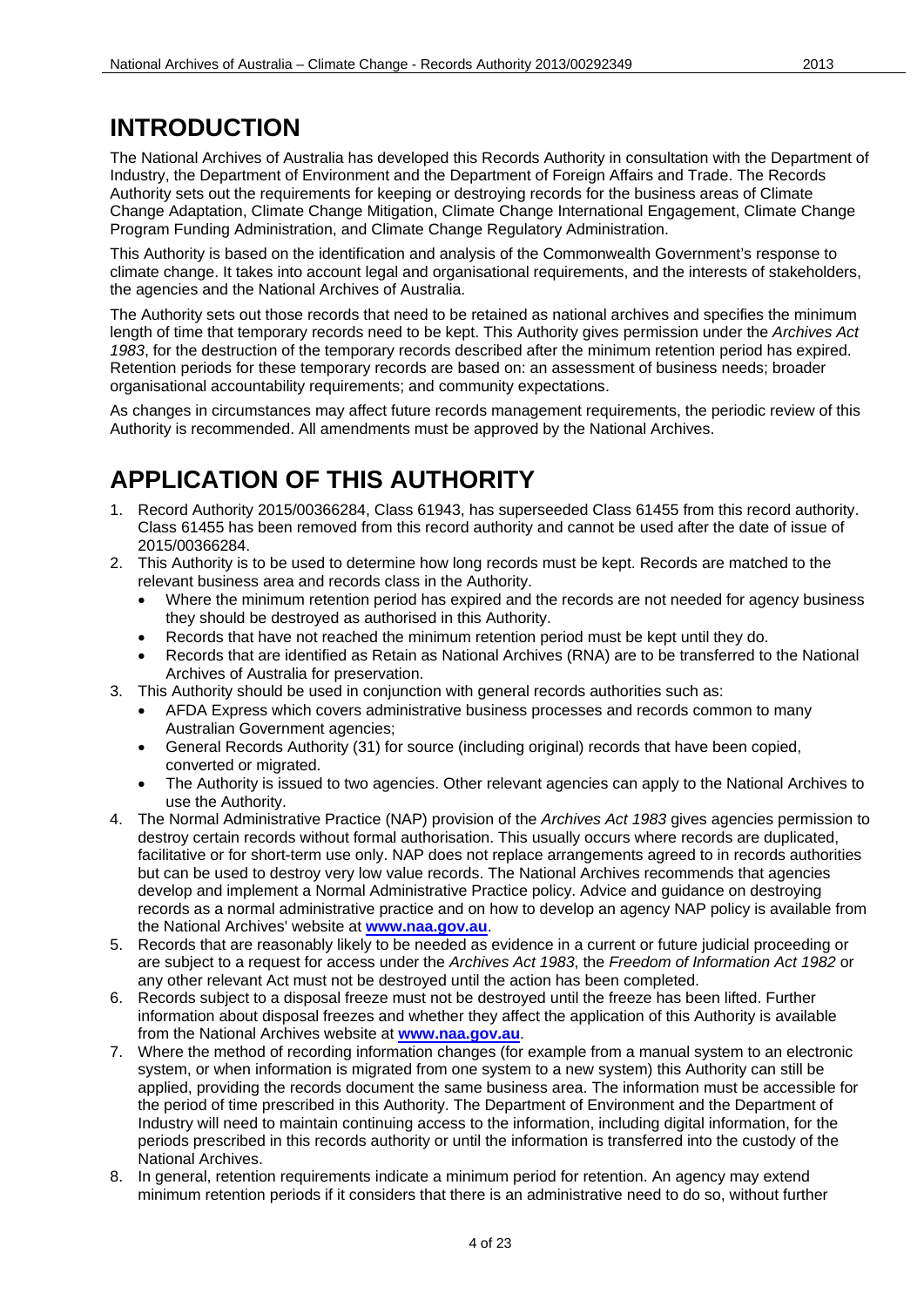reference to the National Archives. Where an agency believes that its accountability will be substantially compromised because a retention period or periods are not adequate, they should contact the National Archives for review of the retention period.

- 9. Records coming within 'Retain as National Archives' classes in this Authority have been determined to be part of the archival resources of the Commonwealth under Section 3C of the *Archives Act 1983*. The determination of Commonwealth records as archival resources of the Commonwealth obliges agencies to transfer the records to the National Archives when they cease to be current and, in any event, within 15 years of the records coming into existence, under Section 27 of the *Archives Act 1983*.
- 10. Records in the care of agencies should be appropriately stored, managed and preserved. Agencies need to meet this obligation to ensure that the records remain authentic and accessible over time. Under Section 31 of the *Archives Act 1983*, access arrangements are required for records that become available for public access including those records that remain in agency custody.
- 11. Appropriate arrangements should be made with the National Archives when records are to be transferred into custody. The National Archives accepts for transfer only those records designated as national archives.
- 12. Advice on how to use this Authority is available from your agency's records manager. If there are problems with the application of the Authority that cannot be resolved, please contact the National Archives.

#### **CONTACT INFORMATION**

For assistance with this authority or for advice on other records management matters, please contact the National Archives' Agency Service Centre.

Queen Victoria Terrace Tel: (02) 6212 3610 Parkes ACT 2600 Fax: (02) 6212 3989 PO Box 7425 Email: **[recordkeeping@naa.gov.au](mailto:recordkeeping@naa.gov.au)** Canberra Mail Centre ACT 2610 Website: **[www.naa.gov.au](http://www.naa.gov.au/)**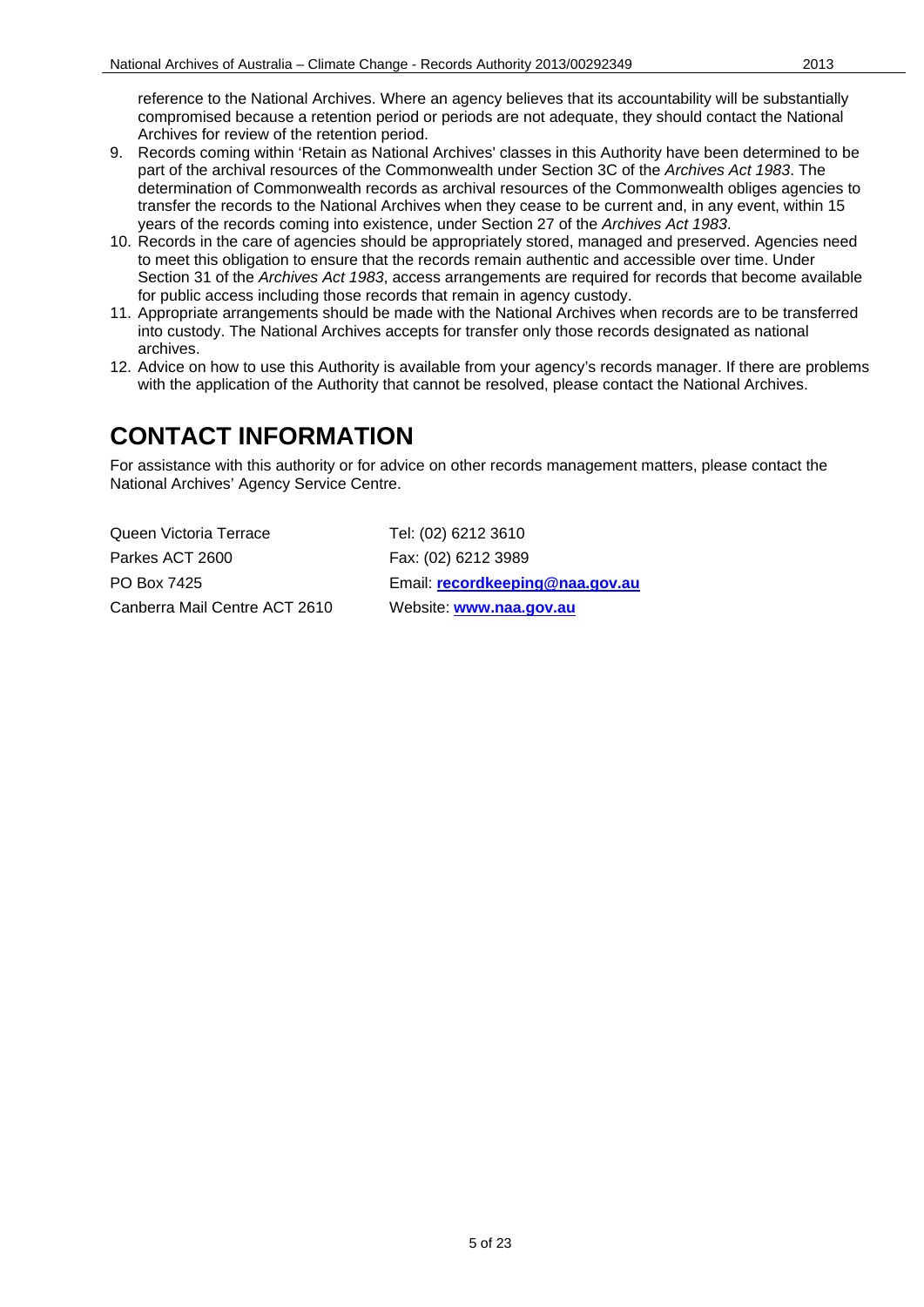#### **AUTHORISATION**

#### **RECORDS AUTHORITY 2013/00292349**

**Person to whom notice of authorisation is given:**

Dr Gordon de Brouwer **Secretary** Department of Environment

Glenys Beauchamp **Secretary** Department of Industry

Peter Varghese **Secretary** Department of Foreign Affairs

| <b>Purpose:</b>     | Authorises arrangements for the disposal of records in accordance with<br>Section 24(2)(b) of the Archives Act 1983                                                                                                                        |
|---------------------|--------------------------------------------------------------------------------------------------------------------------------------------------------------------------------------------------------------------------------------------|
|                     | Determines records classed as 'Retain as national archives' in this<br>Records Authority to be part of the archival resources of the<br>Commonwealth under Section 3C of the Archives Act 1983.                                            |
|                     |                                                                                                                                                                                                                                            |
| <b>Application:</b> | All core business records relating to Climate Change Adaptation,<br>Climate Change Mitigation, Climate Change International Engagement,<br>Climate Change Program Funding Administration, and Climate Change<br>Regulatory Administration. |

This authority gives permission for the destruction, retention or transfer to the National Archives of Australia of the records described. This authority will apply only with the consent of the agency currently responsible for the business documented in the records described.

**Authorised by Date of issue:**

Acting Director-General National Archives of Australia

Len Marsden **8 December 2013**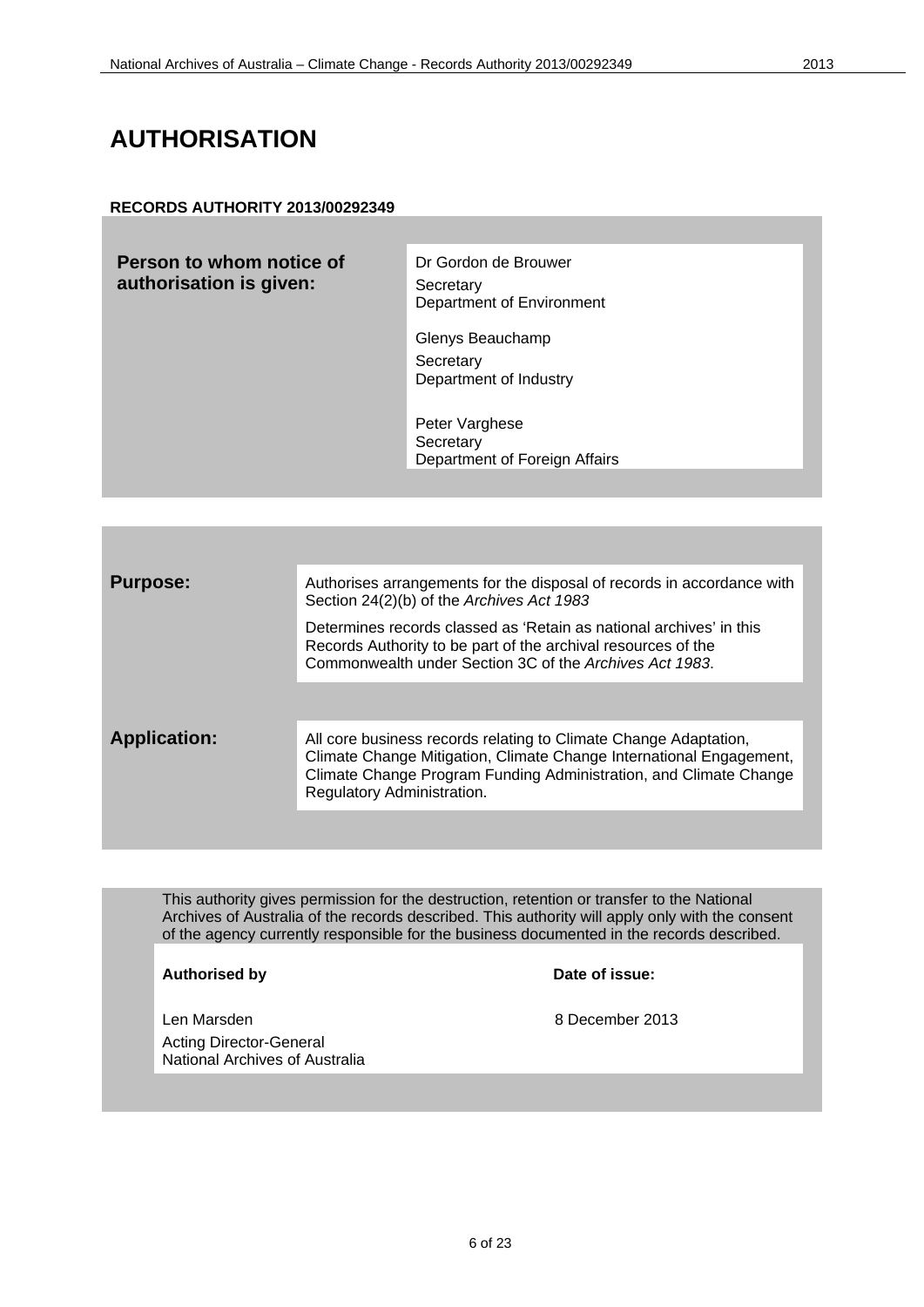# **CLIMATE CHANGE ADAPTATION**

The core business of designing, developing and implementing the government's strategic policy framework and reform efforts for climate change adaptation and advancement of science based research. Climate change adaptation is the process by which strategies to moderate, cope with, and take advantage of the consequences of climatic events are enhanced, developed and implemented by government to reduce the impact of climate stresses on human and natural systems. It includes partnering, coordinating and collaborating with stakeholders at national, regional and local levels to design, develop, monitor and review adaptation plans, programs, measures, research resources, modelling tools and risk assessment activities. Also includes providing policy advice to government, such as through the preparation of the Climate Futures Report.

The **core tasks** associated with climate change adaptation include:

- developing, implementing and reviewing national and high-level policies, frameworks, strategies, standards and plans, including national and high-level implementation and action plans;
- designing, developing and establishing climate change adaptation programs and projects;
- implementing climate change adaptation programs and projects that do not involve provision of funding;
- liaising and collaborating with other Australian government agencies, industry and the community, including undertaking joint ventures;
- providing and receiving advice, including providing briefings, position papers and whole-of-government strategic analysis;
- negotiating, establishing and reviewing agreements and contracts;
- undertaking research and analysis;
- developing and applying models for analysing national and regional vulnerability and responses to climate change, including sponsoring professional advisors to undertake major national vulnerability assessments;
- developing and promoting tools to assist external stakeholders and decision makers;
- developing and monitoring evaluation components and arrangements for review and reporting against national implementation and action plans;
- promoting the Government's vision for adapting to the impacts of climate change, including developing and implementing communications strategies to raise awareness of climate change impacts; and
- arranging and attending conferences, seminars, workshops and discussion forums.

The performance of the core business is supported by **general administrative tasks** such as:

- developing and implementing operational policies and procedures;
- planning and reporting;
- receiving and responding to enquiries;
- evaluating and reviewing systems, services and products;
- preparing and presenting speeches and addresses;
- arranging trips and visits;
- planning, conducting and facilitating internal and external audits;
- managing and participating in internal and external committees, meetings and other forums;
- identifying, assessing and managing risk; and
- delegating powers and authorising actions.

#### *Cross references*

*For implementing climate change adaptation programs, projects and services involving the provision of funding, including administering funding through grants, sponsorships, subsidies and rebates, and managing appeals and reviewing decisions, use CLIMATE CHANGE PROGRAM FUNDING ADMINISTRATION.*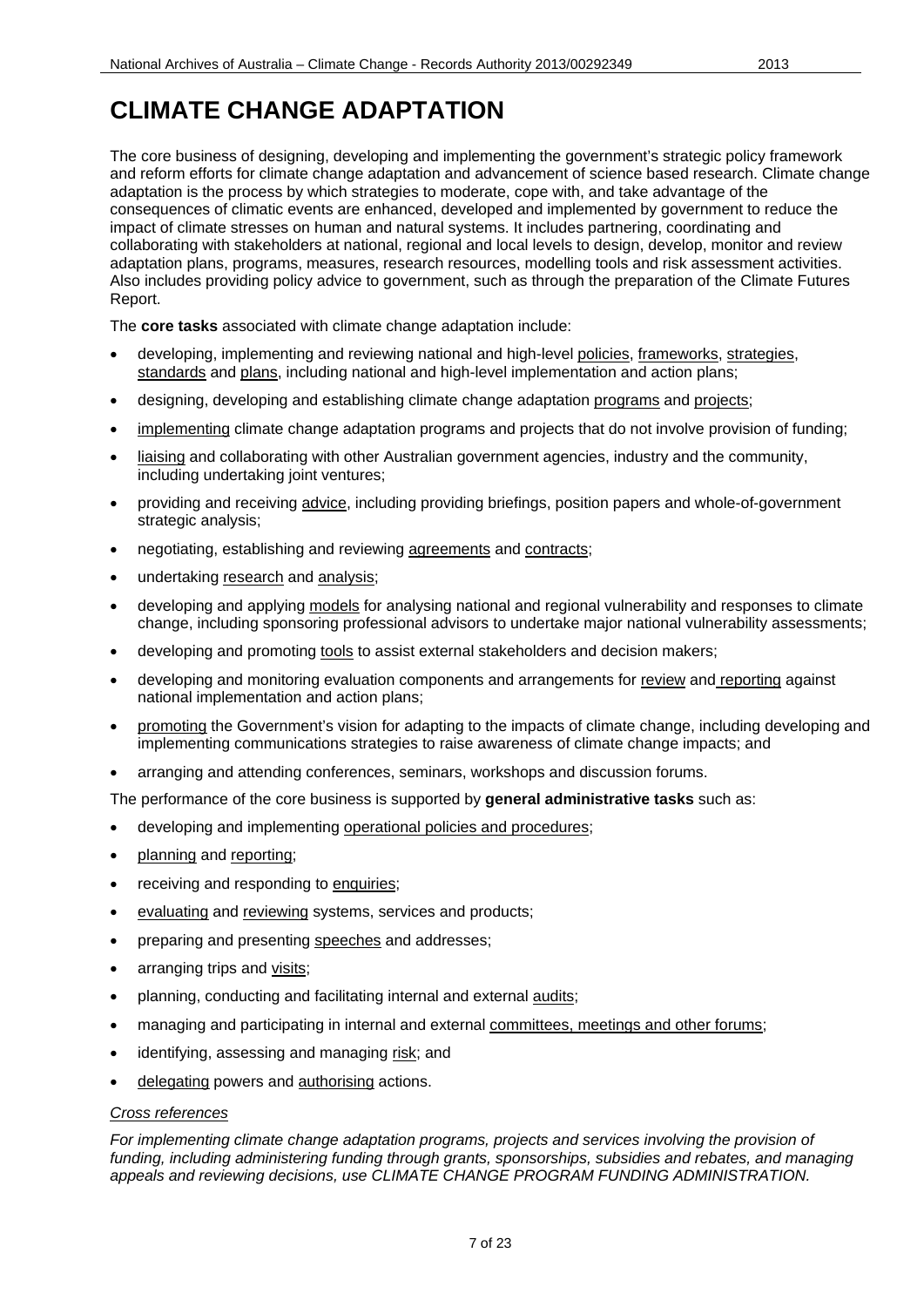# **CLIMATE CHANGE ADAPTATION**

*For implementing compliance and enforcement, including inspections and investigations, in relation to adaptation programs, projects and services, use CLIMATE CHANGE PROGRAM FUNDING ADMINISTRATION or CLIMATE CHANGE REGULATORY ADMINISTRATION.*

*For policies and programs to reduce the extent of Australia's contribution to climate change, use CLIMATE CHANGE MITIGATION.*

*For international collaboration or representing the Australian Government on international bilateral climate change adaptation forums, use CLIMATE CHANGE INTERNATIONAL ENGAGEMENT.*

*For media releases, use COMMUNITY RELATIONS and/or GOVERNMENT RELATIONS.*

*For development of new legislation and amendments to existing legislation, use GOVERNMENT RELATIONS and/or STRATEGIC MANAGEMENT.*

*For advice, briefs and submissions to the portfolio Minister, cabinet submissions, and the organisation's participation in formal inquiries, use GOVERNMENT RELATIONS.*

| <b>Class no</b> | <b>Description of records</b>                                                                                                                                                                                                                                                                                                                                                                                                             | <b>Disposal</b><br>action |
|-----------------|-------------------------------------------------------------------------------------------------------------------------------------------------------------------------------------------------------------------------------------------------------------------------------------------------------------------------------------------------------------------------------------------------------------------------------------------|---------------------------|
| 61445           | The following significant records documenting:                                                                                                                                                                                                                                                                                                                                                                                            | Retain as                 |
|                 | developing, implementing and reviewing national and high-level policies,<br>frameworks, standards and strategies, including the National Climate<br>Change Adaptation Framework and National Framework for Climate<br>Change Science. Includes final versions, feasibility studies, cost-benefit<br>analysis, discussion papers, risk assessments and supporting research;                                                                | national<br>archives      |
|                 | developing, implementing and reviewing national and high-level plans<br>$\bullet$<br>supporting climate change adaptation, including high-level internal plans,<br>national implementation and action plans (eg Climate Change Action Plan<br>for the Great Barrier Reef) and management plans for Australia's World<br>Heritage properties. Includes final versions, stakeholder consultations,<br>recommendations and research reports; |                           |
|                 | conducting major national and regional vulnerability assessments.<br>$\bullet$<br>Includes final reports, major drafts, maps, risk assessments, milestone<br>reports, projections, modelling and supporting research;                                                                                                                                                                                                                     |                           |
|                 | [For administration of sponsorship requests in relation to the national<br>vulnerability assessment program, including application determinations, use<br>CLIMATE CHANGE PROGRAM FUNDING ADMINISTRATION]                                                                                                                                                                                                                                  |                           |
|                 | major research and analysis, including final versions of economic, impact<br>and technical models. Includes final research reports, research findings,<br>multi-disciplinary and risk assessments, statistical trends, projections,<br>data models and research datasets and associated information;                                                                                                                                      |                           |
|                 | providing and receiving high-level advice, including providing policy<br>$\bullet$<br>advice to government. Includes position papers, briefs, opinions, reports,<br>submissions and whole-of-government strategic analysis;                                                                                                                                                                                                               |                           |
|                 | high-level internal and external committees, councils or other bodies<br>$\bullet$<br>where the agency is the Australian Government's main representative,<br>provides the secretariat role or plays a substantial role in deliberations (eg<br>Multi-Party Climate Change Committee). Includes establishment<br>documentation, agenda, minutes, reports and tabled papers;                                                               |                           |
|                 | developing national and high-level reports (eg Climate Futures Report).<br>٠<br>Includes final versions, stakeholder consultation, supporting research and<br>evaluation components for monitoring implementation;                                                                                                                                                                                                                        |                           |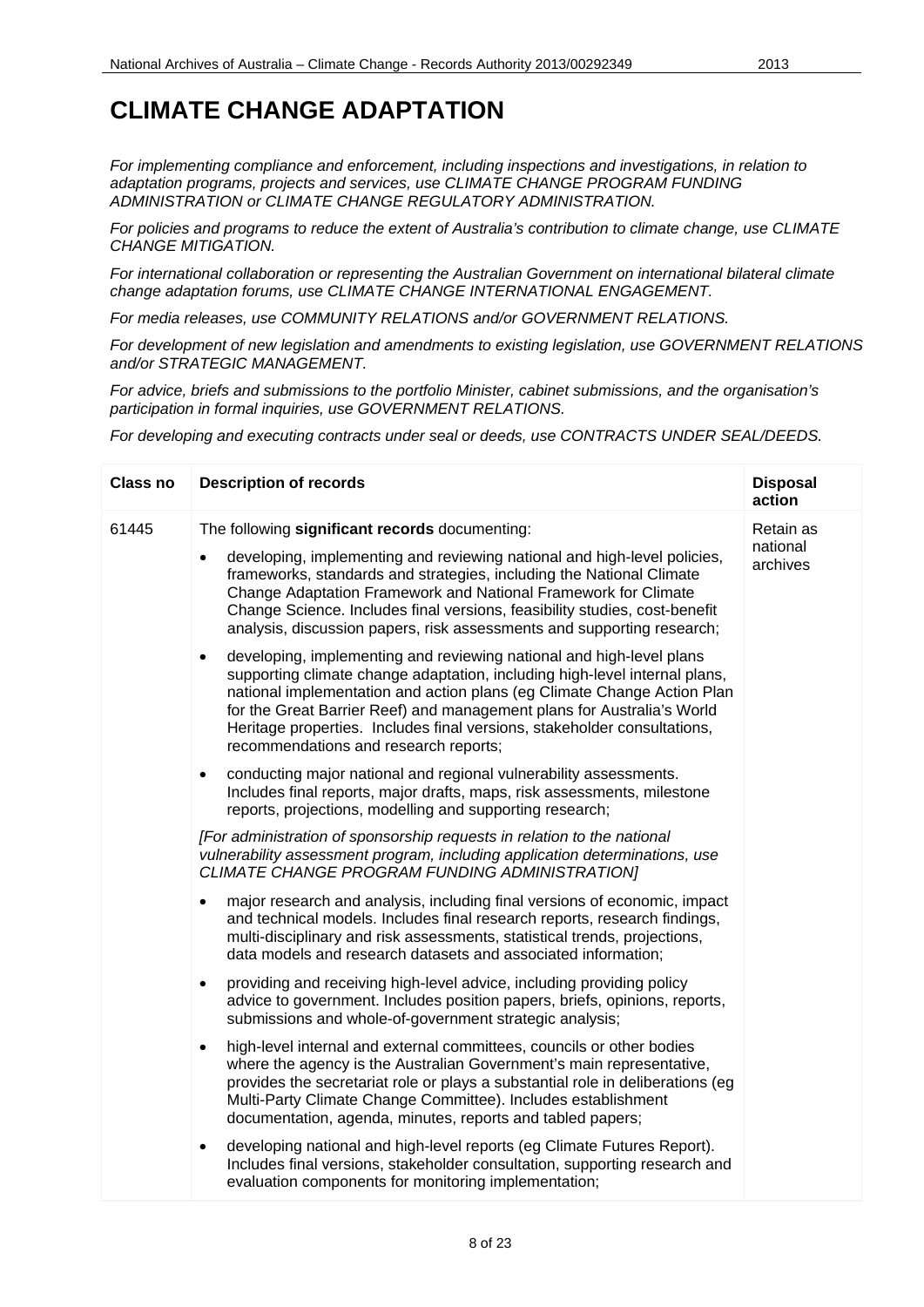# **CLIMATE CHANGE ADAPTATION**

| Class no | <b>Description of records</b>                                                                                                                                                                                                                                                                                                                                                                                                                                                                                                                                            | <b>Disposal</b><br>action          |
|----------|--------------------------------------------------------------------------------------------------------------------------------------------------------------------------------------------------------------------------------------------------------------------------------------------------------------------------------------------------------------------------------------------------------------------------------------------------------------------------------------------------------------------------------------------------------------------------|------------------------------------|
|          | final versions of speeches and addresses presented by the portfolio<br>$\bullet$<br>Minister or senior agency staff;                                                                                                                                                                                                                                                                                                                                                                                                                                                     |                                    |
|          | national and high-level reviews, including major internal reviews. Includes<br>$\bullet$<br>final review reports, major drafts, recommendations, stakeholder<br>consultations, submissions and supporting research;                                                                                                                                                                                                                                                                                                                                                      |                                    |
|          | final versions of marketing and educational material for major campaigns<br>$\bullet$<br>that promote policies, programs and projects, or that raise awareness of<br>national climate change impacts. Includes final versions of high-level<br>communication strategies;                                                                                                                                                                                                                                                                                                 |                                    |
|          | master versions of agency publications produced to support climate<br>$\bullet$<br>change adaptation. Includes information sheets;                                                                                                                                                                                                                                                                                                                                                                                                                                       |                                    |
|          | [For the production and distribution of agency publications, use<br>PUBLICATION.]                                                                                                                                                                                                                                                                                                                                                                                                                                                                                        |                                    |
|          | final versions of climate change adaptation planning tools, such as risk<br>management guides, videos, web based tools, economic instruments,<br>and inundation and visualisation tools; and                                                                                                                                                                                                                                                                                                                                                                             |                                    |
|          | final versions of unpublished proceedings, reports, speeches and papers<br>$\bullet$<br>from climate change adaptation related conferences, seminars and<br>workshops hosted by the agency (eg National Climate Change Forum).                                                                                                                                                                                                                                                                                                                                           |                                    |
|          | The following significant records of activities that either: are precedent<br>setting; ground-breaking or innovative; prominent, controversial or attract<br>considerable official or public interest; will potentially have a substantial<br>social, economic, political or environmental impact; represent a significant<br>contribution to the existing body of knowledge; result in changes or have<br>considerable implications for Government or agency policies or programs;<br>result in changes to legislation; or have national or international implications: |                                    |
|          | designing, developing and establishing climate change adaptation<br>٠<br>programs and projects, including joint ventures and funded research<br>projects (eg Australian Climate Change Science Program). Includes<br>project outcomes, project plans, research findings, progress reports, risk<br>analysis reports, agreements and stakeholder consultations;                                                                                                                                                                                                           |                                    |
|          | implementing climate change adaptation programs and projects (including<br>joint ventures) that do not involve the provision of funding. Includes<br>project outcomes, project plans, research findings, progress reports,<br>agreements and risk analysis reports; and                                                                                                                                                                                                                                                                                                  |                                    |
|          | final versions of significant agreements and contracts and supporting<br>$\bullet$<br>documents, including all those that relate to substantial funding<br>arrangements with other governments, agencies and organisations (eg<br>Clean Energy Agreement). Includes national partnership and bilateral<br>agreements, joint venture agreements, Memorandums of Understanding<br>and formal collaboration arrangements.                                                                                                                                                   |                                    |
| 61446    | Records documenting:                                                                                                                                                                                                                                                                                                                                                                                                                                                                                                                                                     | Destroy 10                         |
|          | routine operational administrative tasks supporting the core business;<br>and                                                                                                                                                                                                                                                                                                                                                                                                                                                                                            | years after<br>action<br>completed |
|          | climate change adaptation activities, other than those covered in<br>class 61445.                                                                                                                                                                                                                                                                                                                                                                                                                                                                                        |                                    |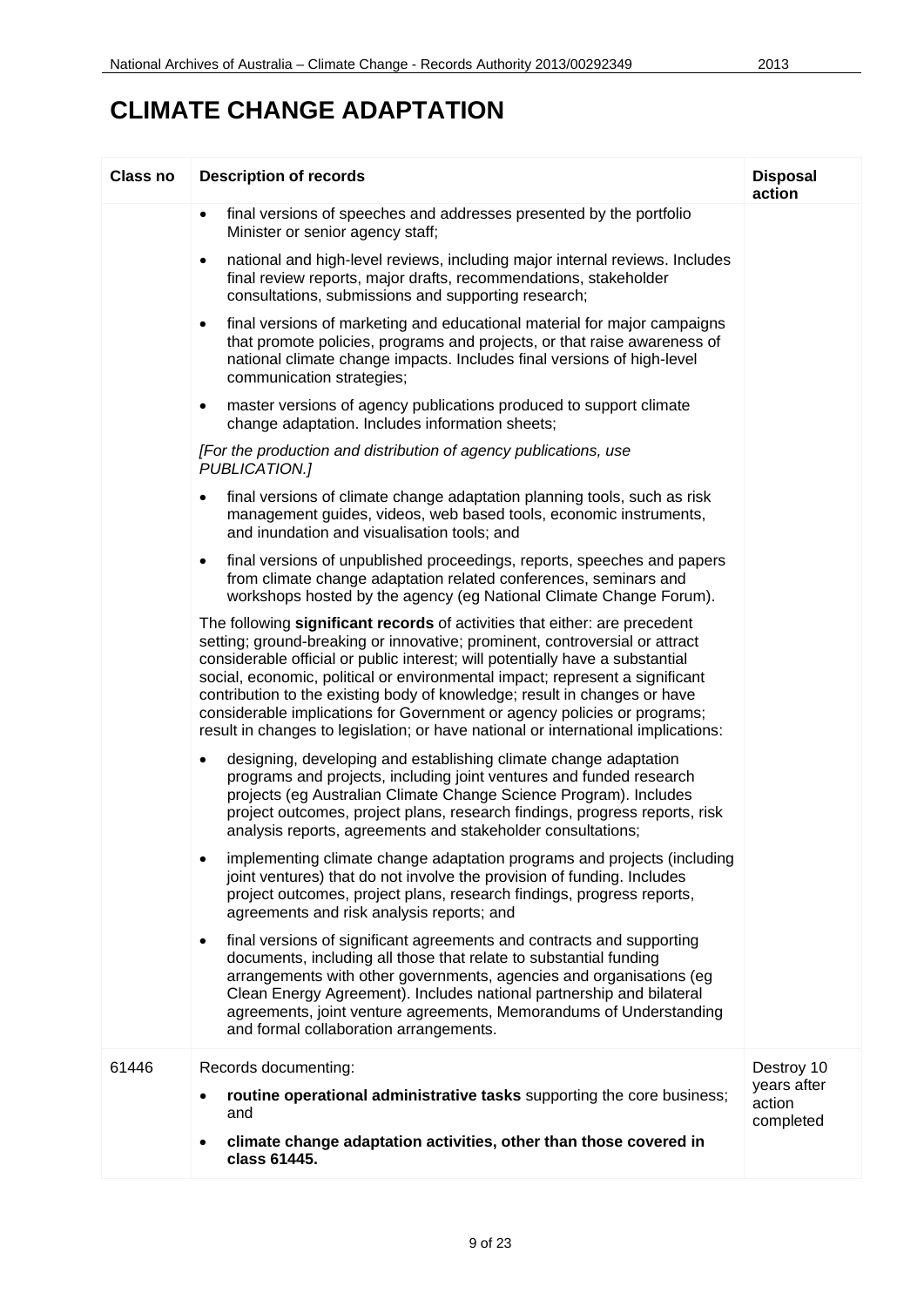# **CLIMATE CHANGE MITIGATION**

The core business of designing and developing government reform initiatives, legislation, policies and programs to mitigate Australia's greenhouse gas emissions and sources, and enhance greenhouse gas sinks. Climate change mitigation involves the government's response to reduce the extent of Australia's contribution to climate change. Includes developing and submitting annual emission inventories and national reports to the United Nations Framework Convention on Climate Change (UNCCC) in accordance with the Kyoto Protocol Treaty commitment, and monitoring and reporting on the expanded national Renewable Energy Target (RET) scheme. Also includes designing offset project mechanisms to reward householders, landholders, farmers and others who take action to reduce carbon pollution.

The **core tasks** associated with climate change mitigation include:

- developing, implementing and reviewing national and high-level policies, legislative instruments, frameworks, standards, schemes, strategies, methodologies, measures and mechanisms;
- designing, developing and establishing climate change mitigation programs and projects;
- implementing climate change mitigation programs and projects that do not involve the provision of funding;
- liaising, consulting and engaging with Australian government agencies, industry and other stakeholders;
- providing and receiving advice, including policy and technical advice to the portfolio Minister, agencies and other stakeholders;
- planning, developing and delivering marketing, outreach, education, and training programs and campaigns to promote policies, programs and projects, or raise awareness of national climate change impacts;
- undertaking research and analysis;
- developing and applying economic, impact and/or technical models or prototypes;
- negotiating, establishing and reviewing agreements and contracts;
- monitoring, evaluating, and reviewing strategic performance targets, programs and measures;
- submitting national and domestic emission inventories and reports to high-level international bodies; and
- deriving data from other stakeholders to produce Australia's national inventory for reporting domestic and international emissions in accordance with the Kyoto Protocol.

The performance of the core business is supported by **general administrative tasks** such as:

- developing and implementing operational policies and procedures;
- planning and reporting, and developing submissions;
- preparing and presenting speeches and addresses;
- evaluating and reviewing systems, processes and products;
- receiving and responding to enquiries;
- planning, conducting and facilitating internal and external audits;
- identifying, assessing and managing risk;
- managing and participating in internal and external committees, councils and meetings;
- arranging and attending conferences, seminars, workshops and discussion forums; and
- delegating powers and authorising actions.

#### *Cross references*

*For implementing climate change mitigation programs, projects and services involving the provision of funding, including administering funding through grants, sponsorships, subsidies and rebates, and managing appeals and reviewing decisions, use CLIMATE CHANGE PROGRAM FUNDING ADMINISTRATION.*

*For implementing compliance and enforcement, including inspections and investigations, in relation to mitigation programs, projects and services, use CLIMATE CHANGE PROGRAM FUNDING ADMINISTRATION or CLIMATE CHANGE REGULATORY ADMINISTRATION.*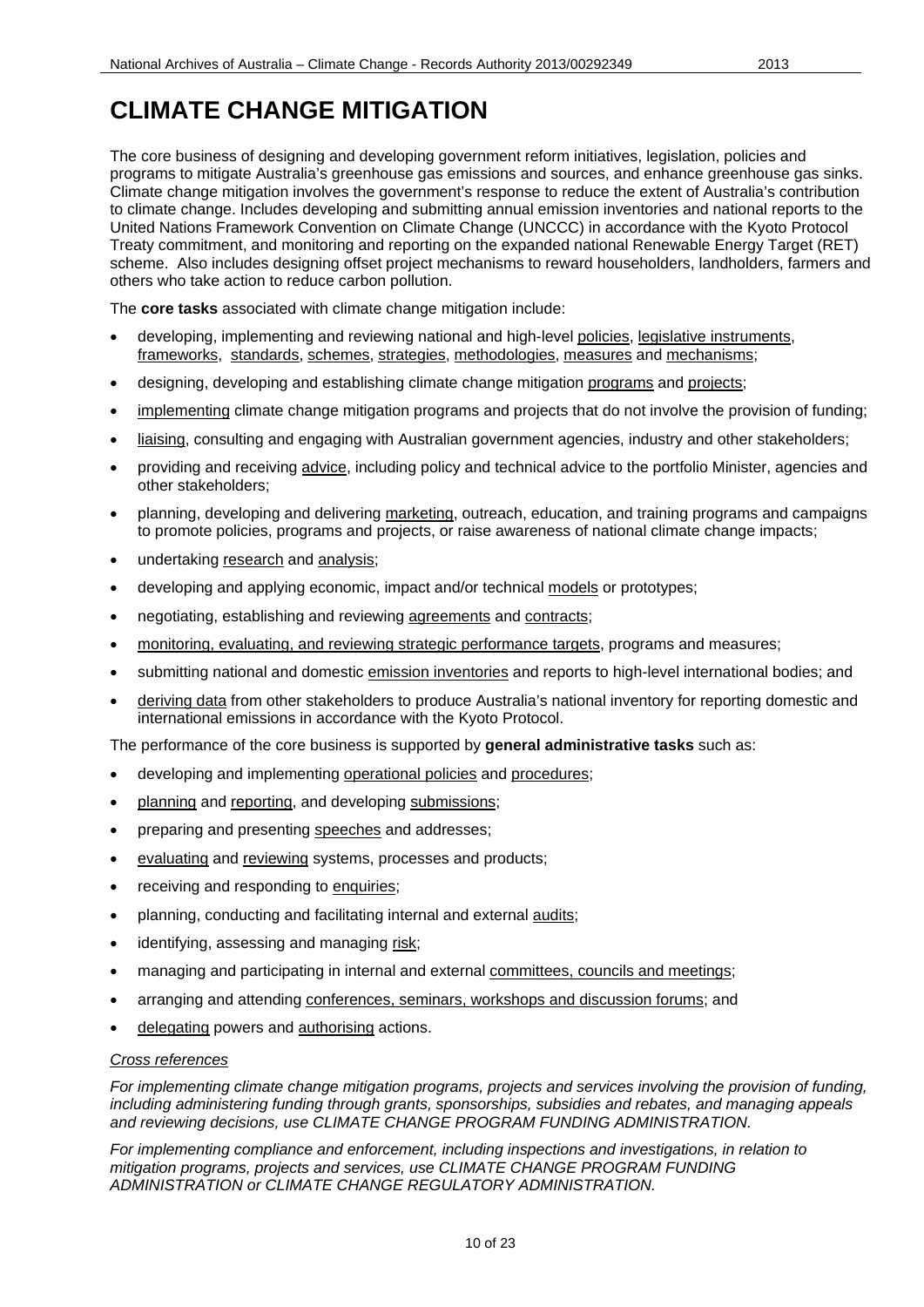#### **CLIMATE CHANGE MITIGATION**

*For policies and programs to moderate, cope with, and take advantage of the consequences of climate change, use CLIMATE CHANGE ADAPTATION.* 

*For establishing and administering Australia's Designated National Authority (DNA) and Designated Focal Point (DFP), including processing applications from Australian entities to participate in Kyoto offset projects, use CLIMATE CHANGE REGULATORY ADMINISTRATION.*

*For developing and implementing international policy and programs, such as programs to monitor global forest carbon emissions, use CLIMATE CHANGE INTERNATIONAL ENGAGEMENT.*

*For establishing and maintaining statutory registers, use CLIMATE CHANGE REGULATORY ADMINISTRATION.*

*For media releases, use COMMUNITY RELATIONS and/or GOVERNMENT RELATIONS.*

*For development of new legislation and amendments to existing legislation, use GOVERNMENT RELATIONS and/or STRATEGIC MANAGEMENT.*

*For advice, briefs and submissions to the portfolio Minister, cabinet submissions, and the organisation's participation in formal inquiries, use GOVERNMENT RELATIONS.*

| <b>Class no</b> | <b>Description of records</b>                                                                                                                                                                                                                                                                                                                                                                                                                               | <b>Disposal</b><br>action |
|-----------------|-------------------------------------------------------------------------------------------------------------------------------------------------------------------------------------------------------------------------------------------------------------------------------------------------------------------------------------------------------------------------------------------------------------------------------------------------------------|---------------------------|
| 61447           | The following significant records documenting:                                                                                                                                                                                                                                                                                                                                                                                                              | Retain as                 |
|                 | developing, implementing and reviewing national and high-level policies,<br>$\bullet$<br>legislative instruments, plans, schemes, frameworks, methodologies,<br>mechanisms and strategies. Includes the Renewable Energy Target<br>Scheme and Coal Sector Adjustment Scheme. Includes final versions,<br>proposals, discussion and issues papers, research reports, submissions,<br>major drafts and methodologies for assessing high-level policy options; | national<br>archives      |
|                 | developing and reviewing standards, including the National Carbon Offset<br>$\bullet$<br>Standard. Includes final versions, major drafts and supporting research;                                                                                                                                                                                                                                                                                           |                           |
|                 | providing and receiving high-level advice, including providing policy<br>$\bullet$<br>advice to government. Includes final version of advice, position and<br>discussion papers, briefings, opinions, submissions and whole-of-<br>government strategic analysis;                                                                                                                                                                                           |                           |
|                 | high-level internal and external committees, councils and other bodies<br>$\bullet$<br>where the agency is the Australian Government's main representative,<br>provides the secretariat role or plays a substantial role in deliberations (eg<br>Multi-Party Climate Change Committee). Includes establishment<br>documentation, agenda, minutes, reports, briefs and tabled papers.                                                                        |                           |
|                 | development of national and high-level reports, including final<br>$\bullet$<br>submissions of national and international emission inventories and reports<br>to high-level international bodies (eg National Inventory Reports).<br>Includes final versions, major drafts and supporting research;                                                                                                                                                         |                           |
|                 | national and high-level reviews, including major internal evaluations and<br>$\bullet$<br>reviews (eg Garnaut Climate Change Review). Includes final reports,<br>stakeholder consultations, submissions and supporting research;                                                                                                                                                                                                                            |                           |
|                 | summary records (including registers) of national greenhouse gas or<br>$\bullet$<br>carbon emissions reporting, such as the National Carbon Accounting<br>System, Australian Greenhouse Emissions Information System and<br>national inventory digital systems. Includes derived data for use in other<br>material such as spatial data and statutory registers, and supporting<br>system documentation;                                                    |                           |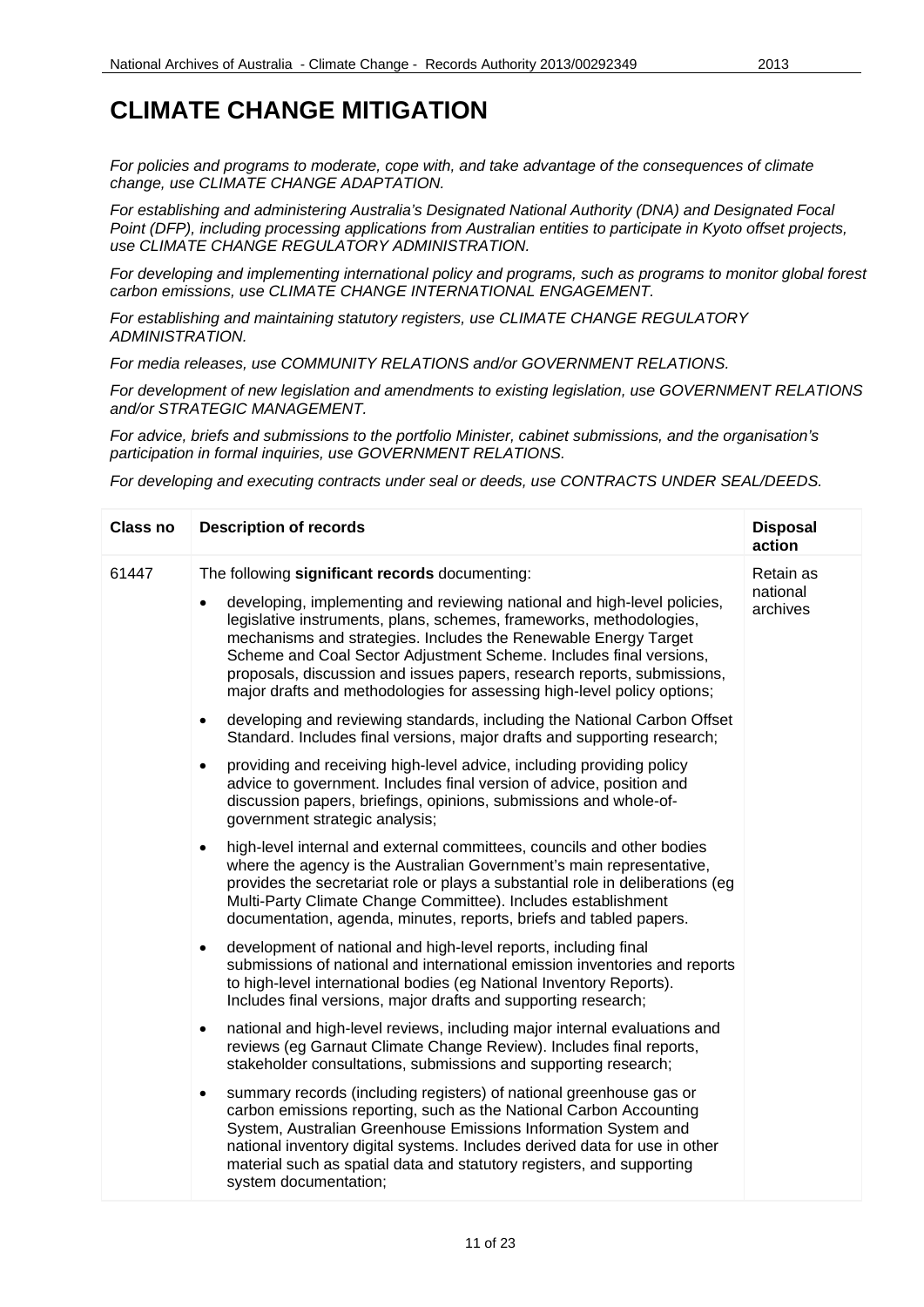# **CLIMATE CHANGE MITIGATION**

| <b>Class no</b> | <b>Description of records</b>                                                                                                                                                                                                                                                                                                                                                                                                                                                                                                                                            | <b>Disposal</b><br>action          |
|-----------------|--------------------------------------------------------------------------------------------------------------------------------------------------------------------------------------------------------------------------------------------------------------------------------------------------------------------------------------------------------------------------------------------------------------------------------------------------------------------------------------------------------------------------------------------------------------------------|------------------------------------|
|                 | surveillance and monitoring of emissions trading, climate change<br>$\bullet$<br>mitigation measures and the carbon market. Includes final reports,<br>statistical analysis and datasets and associated information;                                                                                                                                                                                                                                                                                                                                                     |                                    |
|                 | major research and analysis, including final versions of economic, impact<br>$\bullet$<br>and technical models or prototypes. Includes final research reports,<br>research findings, statistical trends and analysis and data models (eg Full<br>Carbon Accounting Model);                                                                                                                                                                                                                                                                                               |                                    |
|                 | final versions of speeches and addresses presented by the portfolio<br>$\bullet$<br>Minister or senior agency staff;                                                                                                                                                                                                                                                                                                                                                                                                                                                     |                                    |
|                 | master versions of agency publications produced to support climate<br>$\bullet$<br>change mitigation. Includes the National Carbon Accounting Toolbox;                                                                                                                                                                                                                                                                                                                                                                                                                   |                                    |
|                 | [For the production and distribution of agency publications, use<br>PUBLICATION.]                                                                                                                                                                                                                                                                                                                                                                                                                                                                                        |                                    |
|                 | final versions of marketing and educational material for major campaigns<br>$\bullet$<br>that promote policies, programs and projects, or raise awareness of<br>national climate change impacts; and                                                                                                                                                                                                                                                                                                                                                                     |                                    |
|                 | final versions of unpublished proceedings, reports, speeches and papers<br>$\bullet$<br>from climate change mitigation related conferences, seminars and<br>workshops hosted by the agency.                                                                                                                                                                                                                                                                                                                                                                              |                                    |
|                 | The following significant records of activities that either: are precedent<br>setting; ground-breaking or innovative; prominent, controversial or attract<br>considerable official or public interest; will potentially have a substantial<br>social, economic, political or environmental impact; represent a significant<br>contribution to the existing body of knowledge; result in changes or have<br>considerable implications for Government or agency policies or programs;<br>result in changes to legislation; or have national or international implications: |                                    |
|                 | designing, developing and establishing climate change mitigation<br>$\bullet$<br>programs and projects (eg National Carbon Offset Standard Carbon<br>Neutral Program). Includes projects undertaken as joint ventures and<br>offset project mechanisms. Includes project plans, research findings,<br>progress reports, agreements, risk analysis and project outcomes;                                                                                                                                                                                                  |                                    |
|                 | implementing climate change mitigation programs and projects that do not<br>involve the provision of funding. Includes projects undertaken as joint<br>ventures. Includes project plans, research findings, progress reports,<br>agreements, risk analysis reports and project outcomes; and                                                                                                                                                                                                                                                                             |                                    |
|                 | final versions of significant agreements and contracts and supporting<br>$\bullet$<br>documents, including all those that relate to substantial funding<br>arrangements with other governments, agencies and organisations.<br>Includes national partnership and bilateral agreements, joint venture<br>agreements, Memorandums of Understanding and formal collaboration<br>arrangements.                                                                                                                                                                               |                                    |
| 61448           | Records documenting:                                                                                                                                                                                                                                                                                                                                                                                                                                                                                                                                                     | Destroy 10                         |
|                 | routine operational administrative tasks supporting the core business;<br>and                                                                                                                                                                                                                                                                                                                                                                                                                                                                                            | years after<br>action<br>completed |
|                 | climate change mitigation activities, other than those covered in<br>class 61447.                                                                                                                                                                                                                                                                                                                                                                                                                                                                                        |                                    |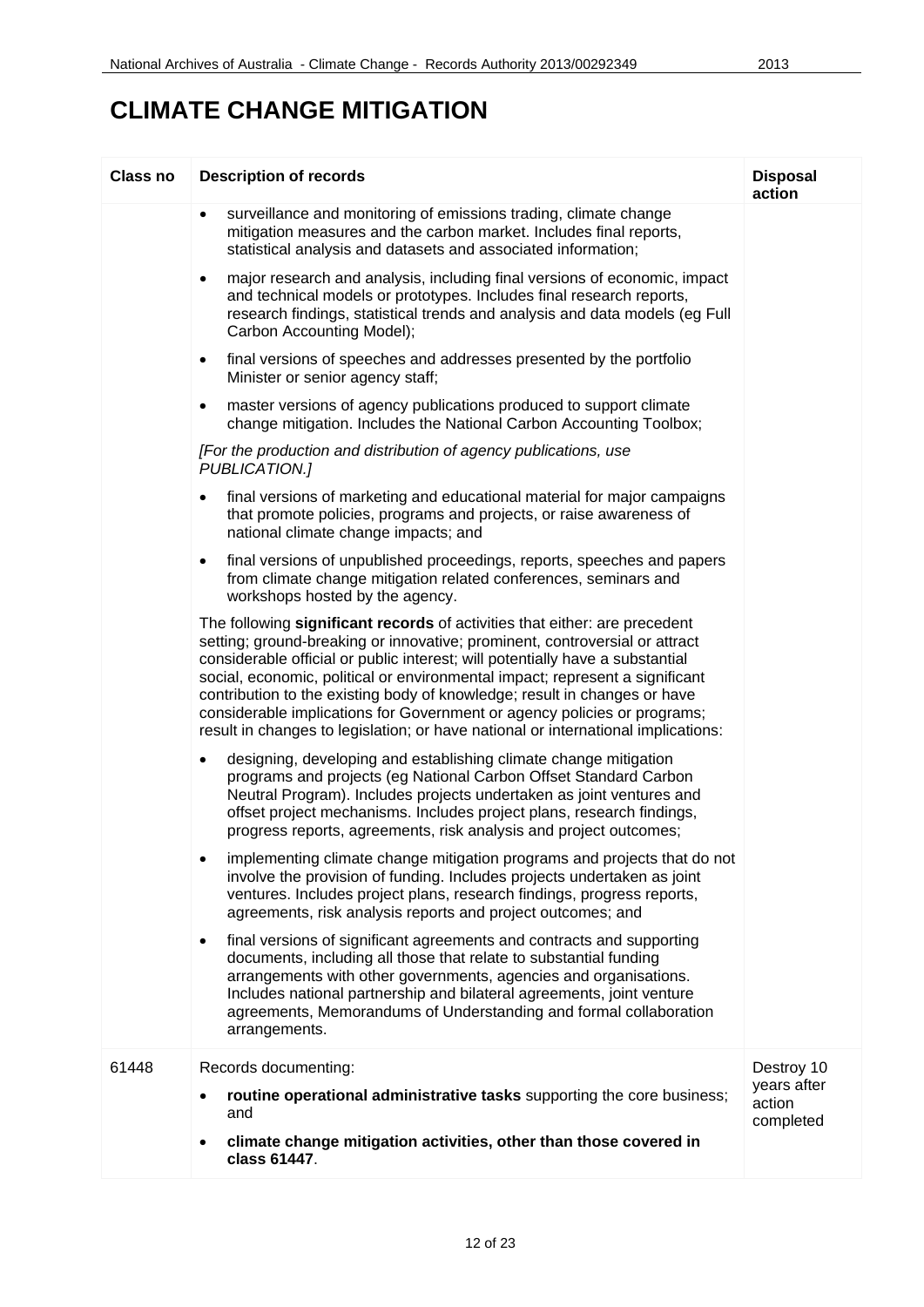The core business of influencing the creation of a global climate change solution by developing, negotiating, implementing and advocating high-level policy frameworks and strategies aimed at shaping international engagement, agreement and action with corresponding global government bodies. Includes providing strategic policy advice on Australia's approach to international climate change issues; advocacy and prosecution of Australian interests within international forums and advisory groups; monitoring international market developments; and negotiating and establishing partnership agreements. International forums include the United Nations Framework Convention on Climate Change (UNFCCC), Major Economies Forum on Energy and Climate, G20 and other multilateral groupings, the United Nations Secretary General's High Level Advisory Group on Financing, and the Cartagena Group of progressive countries.

The **core tasks** associated with international engagement include:

- developing, implementing and reviewing high-level policies, proposals, negotiation and policy positions, statements, frameworks, strategies, and mechanisms supporting Australia's international engagement in relation to global climate change issues and solutions;
- designing, developing and establishing programs and projects to support international engagement, such as the Bilateral Climate Change Partnerships Program. Includes collaboration on bilateral projects and activities under international programs (eg demonstration projects in developing countries);
- implementing international engagement programs and projects that do not involve the provision of funding;
- providing and receiving advice in relation to international engagement on global climate change issues;
- monitoring international climate change issues and market developments;
- undertaking economic and technical research and analysis relating to global climate change science;
- negotiating, establishing and reviewing agreements, including bilateral agreements with other nations and partnership agreements with other Australian Government agencies to implement government initiatives;
- advocacy and prosecution of Australian Government policy positions at the UNFCCC negotiation sessions and other forums, such as the Umbrella Group;
- developing and managing international relationships with key partner countries and other stakeholders, including hosting and attending high-level international committees and meetings;
- developing and submitting formal high-level proposals and submissions to international bodies and forums, governments, agencies and other organisations, on Australia's policy positions; and
- liaising with Australian Government agencies and other stakeholders in relation to international engagement policy, strategy and program development.

The performance of the core business is supported by **general administrative tasks** such as:

- developing and implementing operational policies and procedures;
- arranging trips and visits;
- arranging and attending conferences, seminars, workshops and discussion forums;
- preparing and presenting speeches and addresses;
- delegating powers and authorising actions;
- planning, conducting and facilitating internal and external audits;
- managing and participating in routine internal committees and meetings;
- planning and reporting;
- evaluating and reviewing; and
- identifying, assessing and managing risks.

#### *Cross references*

*For submitting annual emission inventories and national reports to the UNFCCC in accordance with the Kyoto Protocol Treaty commitment, use CLIMATE CHANGE MITIGATION.*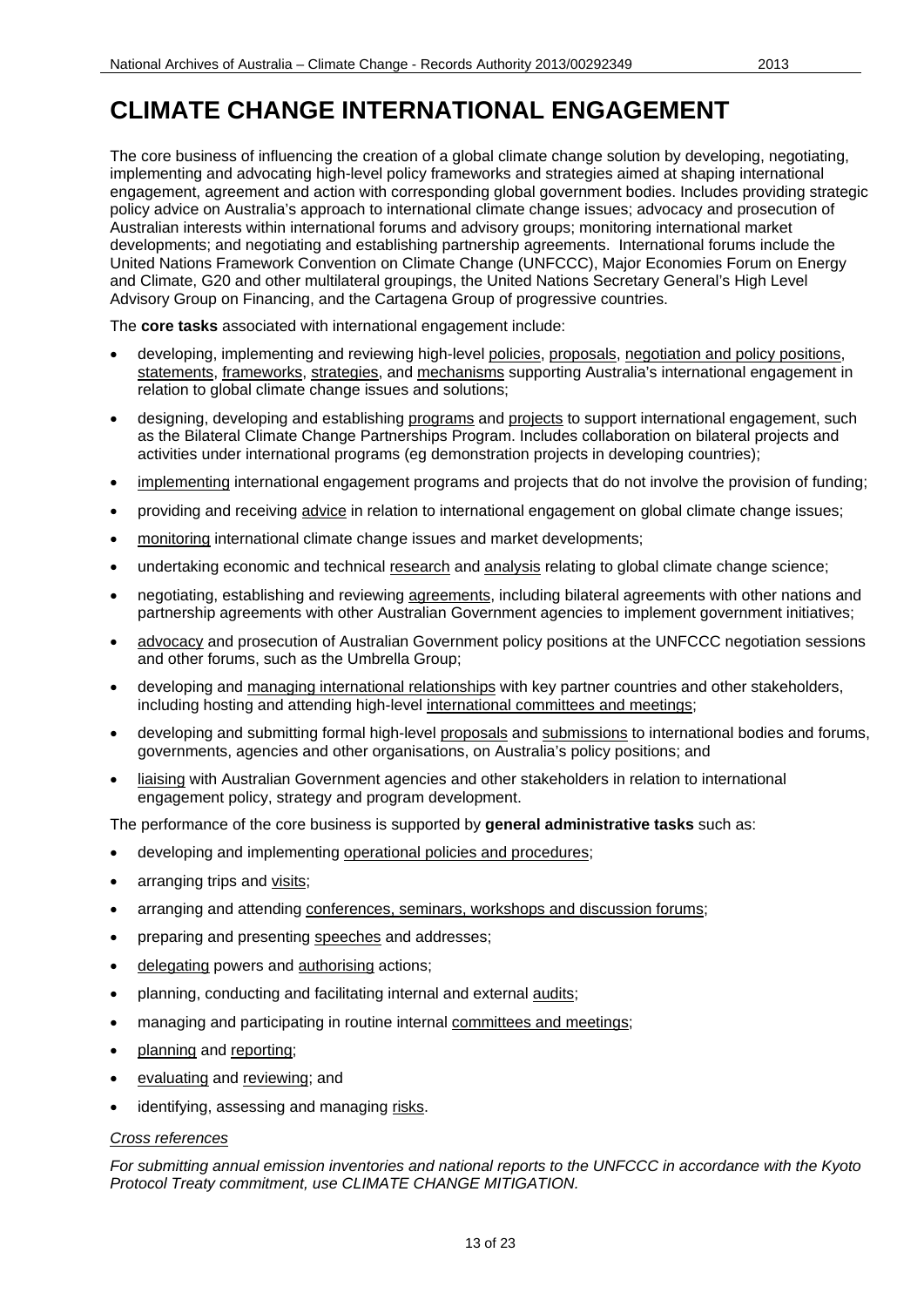*For implementing international engagement programs, projects and services involving the provision of funding, including administering funding through grants, sponsorships, subsidies and rebates, and managing appeals and reviewing decisions, use CLIMATE CHANGE PROGRAM FUNDING ADMINISTRATION.*

*For establishing, updating and maintaining statutory registers, use CLIMATE CHANGE REGULATORY ADMINISTRATION.*

*For legal advice on international climate law matters, use LEGAL SERVICES.*

*For training staff, use STAFF DEVELOPMENT.*

*For media releases, use COMMUNITY RELATIONS and/or GOVERNMENT RELATIONS.*

*For development of new legislation and amendments to existing legislation, use GOVERNMENT RELATIONS and/or STRATEGIC MANAGEMENT.*

*For advice, briefs and submissions to the portfolio Minister, cabinet submissions, and the organisation's participation in formal inquiries, use GOVERNMENT RELATIONS.*

| <b>Class no</b> | <b>Description of records</b>                                                                                                                                                                                                                                                                                                                                                                                                                                                                   | <b>Disposal</b><br>action |
|-----------------|-------------------------------------------------------------------------------------------------------------------------------------------------------------------------------------------------------------------------------------------------------------------------------------------------------------------------------------------------------------------------------------------------------------------------------------------------------------------------------------------------|---------------------------|
| 61449           | The following significant records documenting:                                                                                                                                                                                                                                                                                                                                                                                                                                                  | Retain as                 |
|                 | developing, implementing and reviewing national and high-level policies,<br>$\bullet$<br>frameworks, proposals, negotiation and policy positions, plans,<br>mechanisms and strategies supporting Australia's international<br>engagement in relation to global climate change. Includes final versions,<br>major drafts, briefings, position and discussion papers, submissions,<br>policy statements, stakeholder consultations, risk assessments,<br>recommendations and supporting research; | national<br>archives      |
|                 | providing and receiving high-level advice on global climate change issues,<br>$\bullet$<br>including providing policy advice to government and supporting<br>negotiating positions at international forums. Includes position papers,<br>briefings, opinions and whole-of-government strategic analysis;                                                                                                                                                                                        |                           |
|                 | high-level internal and external committees, councils, forums and other<br>$\bullet$<br>bodies where the agency is the Australian Government's main<br>representative, provides the secretariat or plays a substantial role in<br>deliberations. Includes establishment documentation, agenda, minutes,<br>briefs, reports, tabled papers and delegate appointments;                                                                                                                            |                           |
|                 | developing national and high-level reports. Includes final versions,<br>$\bullet$<br>stakeholder consultation and supporting research;                                                                                                                                                                                                                                                                                                                                                          |                           |
|                 | formal high-level proposals and submissions to international bodies, such<br>$\bullet$<br>as the UNFCCC, and other stakeholders to support and promote<br>Australia's position on global climate change science. Includes joint<br>submissions with other nations. Includes final submission, stakeholder<br>consultation and negotiation, and supporting research;                                                                                                                             |                           |
|                 | high-level authorisations and delegations of power including authorising<br>$\bullet$<br>staff to represent Australia's international climate change strategies and<br>policy positions at international forums and meetings (eg UNFCCC<br>negotiation sessions);                                                                                                                                                                                                                               |                           |
|                 | high-level liaison, negotiation and consultation with major stakeholders,<br>$\bullet$<br>including advocacy and prosecution of Australian Government policy<br>positions. Includes developing international relationships with partner<br>nations, hosting international meetings, such as informal meetings in<br>support of United Nations negotiations, and conducting negotiations<br>under conventions and treaties;                                                                      |                           |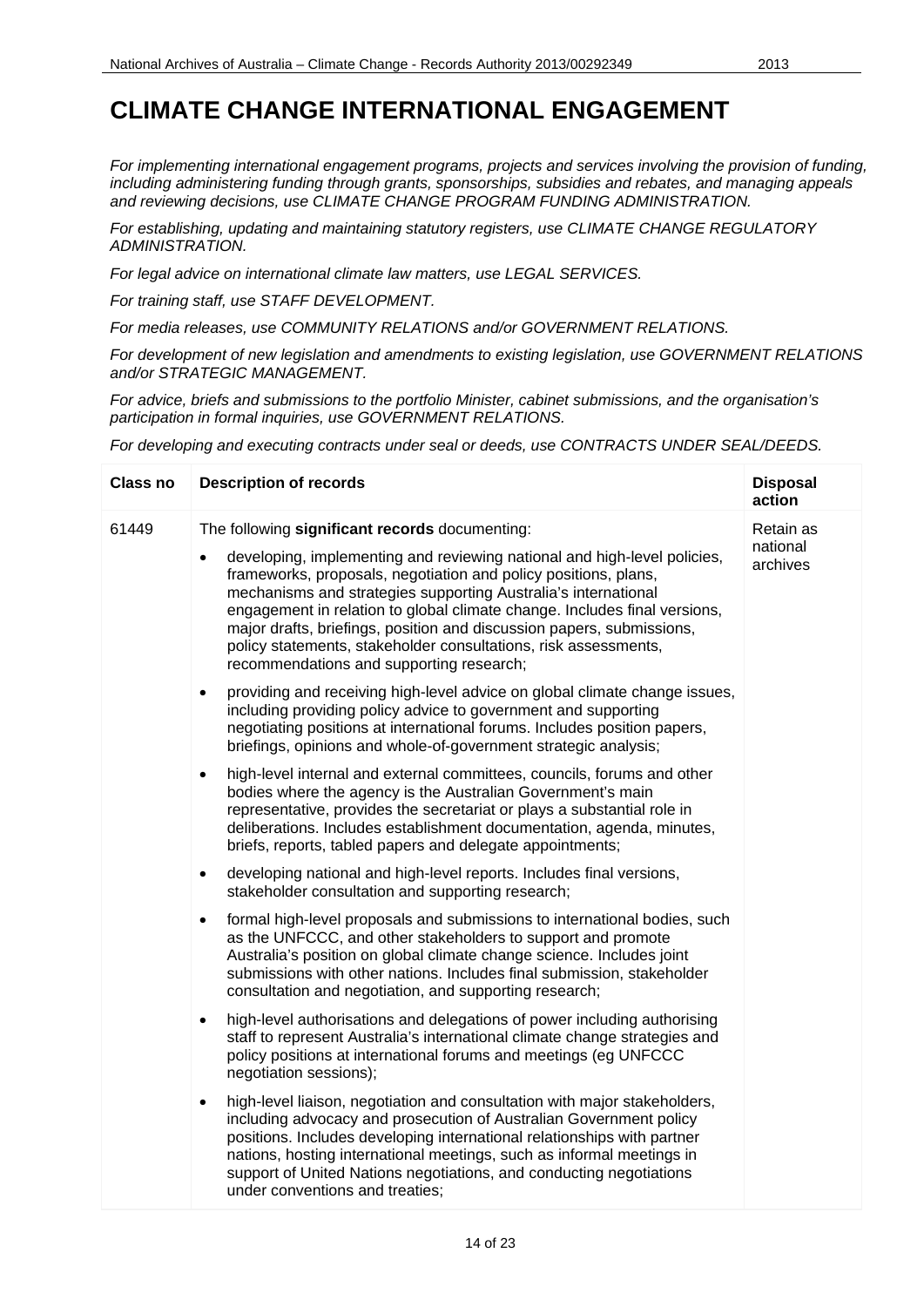| <b>Class no</b> | <b>Description of records</b>                                                                                                                                                                                                                                                                                                                                                                                                                                                                                                                                     | <b>Disposal</b><br>action |
|-----------------|-------------------------------------------------------------------------------------------------------------------------------------------------------------------------------------------------------------------------------------------------------------------------------------------------------------------------------------------------------------------------------------------------------------------------------------------------------------------------------------------------------------------------------------------------------------------|---------------------------|
|                 | developing, negotiating and reviewing conventions and treaties<br>$\bullet$<br>established with other nations and/or international organisations to<br>support climate change initiatives. Includes final version, major drafts,<br>submissions and stakeholder consultation;                                                                                                                                                                                                                                                                                     |                           |
|                 | surveillance and monitoring of international climate change issues,<br>$\bullet$<br>including carbon market developments. Includes final reports, statistical<br>analysis and related datasets and associated information;                                                                                                                                                                                                                                                                                                                                        |                           |
|                 | major global climate change research and analysis. Includes final<br>$\bullet$<br>research reports, statistical and trend analysis, and supporting research<br>datasets and associated information;                                                                                                                                                                                                                                                                                                                                                               |                           |
|                 | national and high-level reviews, including major internal reviews. Includes<br>$\bullet$<br>final review reports, major drafts, recommendations, stakeholder<br>consultations, submissions and supporting research;                                                                                                                                                                                                                                                                                                                                               |                           |
|                 | master versions of agency publications produced to support the<br>$\bullet$<br>international engagement;                                                                                                                                                                                                                                                                                                                                                                                                                                                          |                           |
|                 | [For the production and distribution of agency publications, use<br>PUBLICATION.]                                                                                                                                                                                                                                                                                                                                                                                                                                                                                 |                           |
|                 | final versions of unpublished proceedings, reports, speeches and papers<br>from conferences, seminars, and workshops hosted by the agency; and                                                                                                                                                                                                                                                                                                                                                                                                                    |                           |
|                 | final versions of speeches and other material prepared for the Prime<br>$\bullet$<br>Minister, portfolio Minister or senior agency staff for use in international<br>communications.                                                                                                                                                                                                                                                                                                                                                                              |                           |
|                 | The following significant records of activities that: are precedent setting;<br>ground-breaking or innovative; prominent, controversial or attract<br>considerable official or public interest; will potentially have a substantial<br>social, economic, political or environmental impact; represent a significant<br>contribution to the existing body of knowledge; result in changes or have<br>considerable implications for Government or agency policies or programs;<br>result in changes to legislation; or have national or international implications: |                           |
|                 | designing, developing, and establishing significant international<br>engagement programs and projects (including joint ventures), including all<br>bilateral programs developed under the auspices of international<br>agreements (eg International Forest Carbon Initiative). Includes project<br>plans, research findings, progress reports, agreements, stakeholder<br>consultations, risk analysis and project outcomes;                                                                                                                                      |                           |
|                 | implementing significant international engagement programs and projects<br>$\bullet$<br>(including joint ventures) that do not involve the provision of funding,<br>including all bilateral programs developed under the auspices of<br>international agreements. Includes project plans, research findings,<br>progress reports, agreements, risk analysis reports and project outcomes;<br>and                                                                                                                                                                  |                           |
|                 | developing, negotiating and reviewing significant agreements and<br>$\bullet$<br>contracts and supporting documents, including those which relate to<br>substantial funding arrangements with other governments, agencies and<br>organisations. Includes international partnerships and bilateral<br>agreements, joint venture agreements, Memorandums of Understanding<br>and formal collaboration arrangements.                                                                                                                                                 |                           |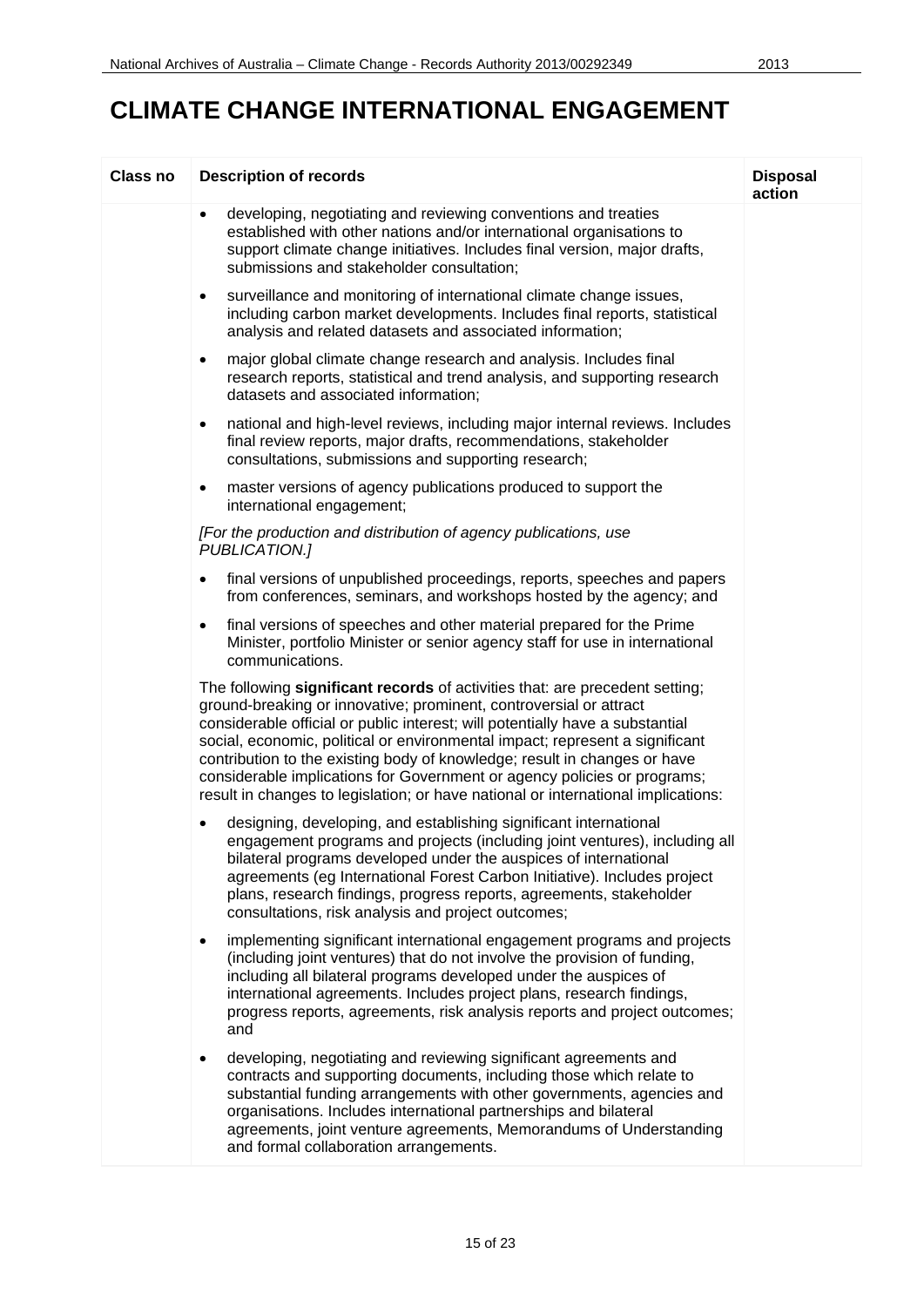| <b>Class no</b> | <b>Description of records</b>                                                                                                                                                                                       | <b>Disposal</b><br>action                        |
|-----------------|---------------------------------------------------------------------------------------------------------------------------------------------------------------------------------------------------------------------|--------------------------------------------------|
| 61450           | Records documenting:<br>routine operational administrative tasks supporting the core business;<br>$\bullet$<br>and<br>international engagement activities, other than those covered in<br>$\bullet$<br>class 61449. | Destroy 10<br>years after<br>action<br>completed |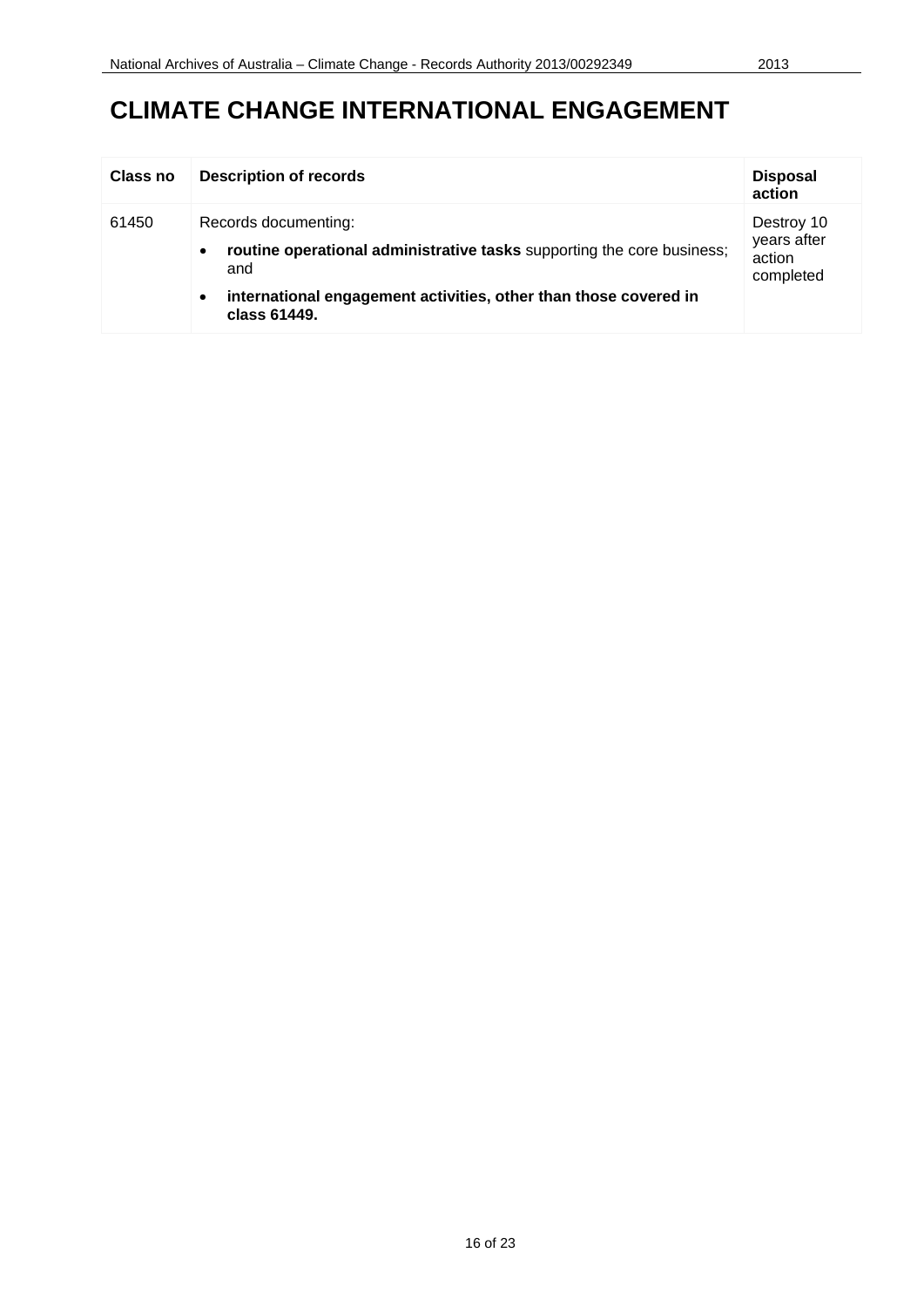#### **CLIMATE CHANGE PROGRAM FUNDING ADMINISTRATION**

The core business of administering and coordinating the delivery of government programs, projects and services relating to climate change mitigation, adaptation, and international engagement, which involve the provision of funding to approved recipients through grants, subsidies and rebates. Includes funding to support regulatory activity, demonstration projects, large scale household and community programs, and compensation or assistance programs.

Excludes the development of policies establishing programs, projects and services and program design.

The **core tasks** associated with program funding administration include:

- establishing the administration of program funds, including implementing program guidelines and assessment criteria;
- establishing and maintaining registers to support program funding administration;
- creating and maintaining service provider panels, including receiving expressions of interest;
- receiving and responding to enquiries and complaints;
- soliciting, processing and assessing applications for funding assistance;
- establishing and managing assessment panels to review applications (where applicable);
- notifying applicants of assessment outcomes;
- negotiating and establishing agreements and contracts, issuing letters of offer, and amending schedules and making variations to terms and conditions;
- managing appeals and reviewing decisions, including internal consideration of unsuccessful applications;
- managing funding arrangements, including financial monitoring and viability checks, fund acquittal and finalising payments of outstanding rebate monies;
- receiving milestone and progress reports from funding recipients;
- monitoring compliance with funding terms and conditions, including conducting inspections and audits of services, and where necessary undertaking investigations of breaches of terms and conditions;
- determining and applying penalties for compliance breaches, including handling and processing compliance referrals to law enforcement authorities and recovering debt; and
- reporting on administration of funding programs and projects, including reporting on compliance activities to the portfolio Minister.

The performance of the core business is supported by **general administrative tasks** such as:

- developing and implementing low level operational policies and procedures;
- giving and receiving low-level and routine advice;
- arranging trips and visits;
- planning, conducting and facilitating internal and external audits;
- delegating powers and **authorising** actions;
- managing and participating in low level internal and external committees and meetings; and
- preparing and presenting speeches and addresses.

#### *Cross references*

*For the design, development and establishment of funded programs, projects and services (including policies, frameworks, and plans supporting implementation), use CLIMATE CHANGE ADAPTATION, CLIMATE CHANGE MITIGATION and/or CLIMATE CHANGE INTERNATIONAL ENGAGEMENT.*

*For legislative compliance activities, use CLIMATE CHANGE REGULATORY ADMINISTRATION.*

*For managing financial transactions, use FINANCIAL MANAGEMENT.*

*For legal advice, use LEGAL SERVICES.*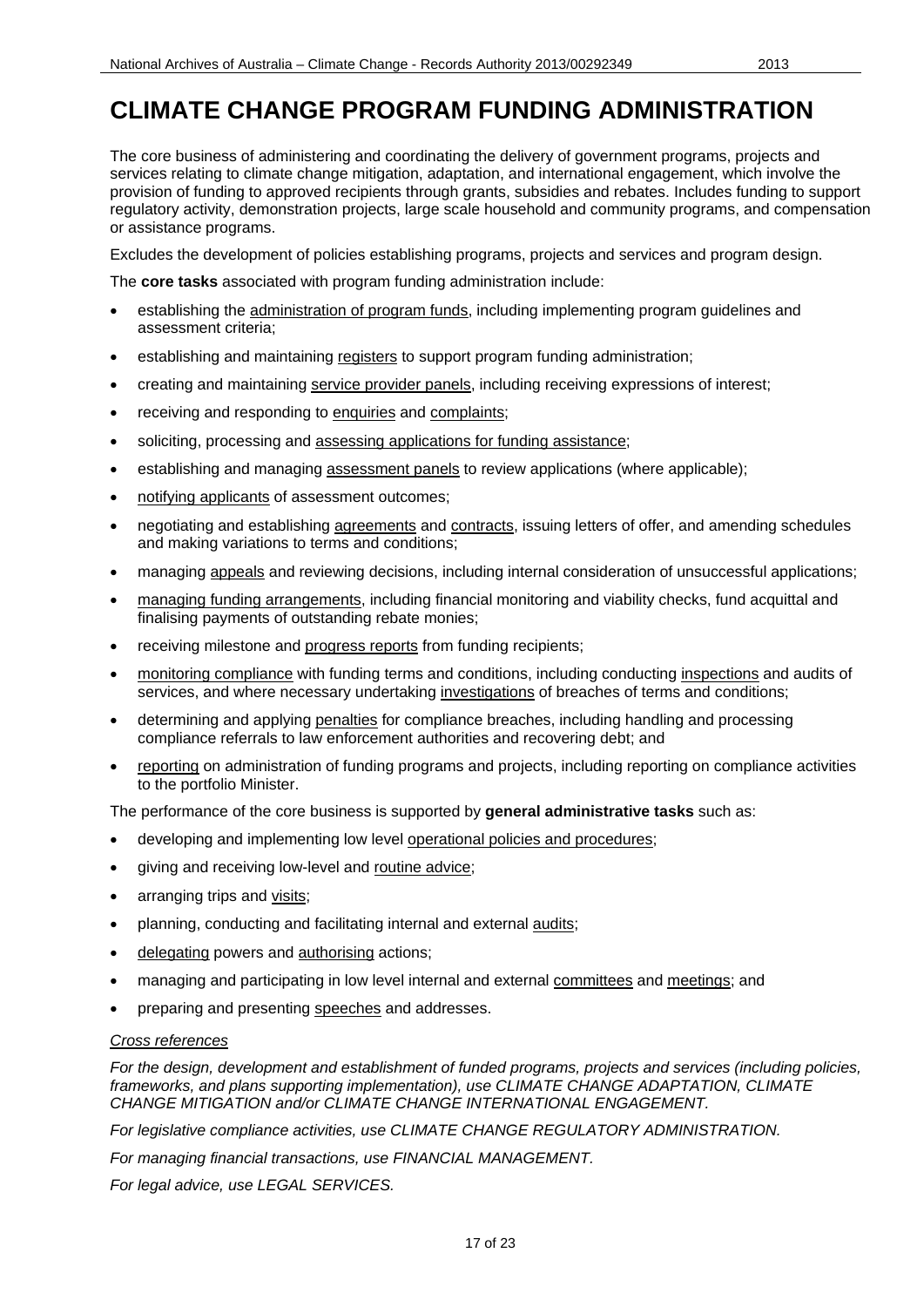#### **CLIMATE CHANGE PROGRAM FUNDING ADMINISTRATION**

*For media releases, use COMMUNITY RELATIONS and/or GOVERNMENT RELATIONS.*

*For development of new legislation and amendments to existing legislation, use GOVERNMENT RELATIONS and/or STRATEGIC MANAGEMENT.*

*For advice, briefs and submissions to the portfolio Minister, cabinet submissions, and the organisation's participation in formal inquiries, use GOVERNMENT RELATIONS.*

| <b>Class no</b> | <b>Description of records</b>                                                                                                                                                                                                                                                                                                                                                                                                                                                                                                                                     | <b>Disposal</b><br>action |
|-----------------|-------------------------------------------------------------------------------------------------------------------------------------------------------------------------------------------------------------------------------------------------------------------------------------------------------------------------------------------------------------------------------------------------------------------------------------------------------------------------------------------------------------------------------------------------------------------|---------------------------|
| 61451           | The following significant records documenting:                                                                                                                                                                                                                                                                                                                                                                                                                                                                                                                    | Retain as                 |
|                 | developing high-level formal reports, including compliance reports and<br>$\bullet$<br>reports to the Minister on investigation outcomes. Incudes final versions,<br>major drafts and supporting research;                                                                                                                                                                                                                                                                                                                                                        | national<br>archives      |
|                 | high-level internal and external committees and other bodies where the<br>٠<br>agency is the Australian Government's main representative, provides the<br>secretariat or plays a substantial role in deliberations. Includes<br>establishment documentation, agenda, final versions of minutes, reports<br>and tabled papers;                                                                                                                                                                                                                                     |                           |
|                 | summary records supporting funding programs, such as those<br>$\bullet$<br>consolidating information on service providers or successful and<br>unsuccessful funding applications for a specific funding program (eg<br>Home Insulation Program database). Includes registers;                                                                                                                                                                                                                                                                                     |                           |
|                 | master versions of agency publications and promotional material<br>$\bullet$<br>produced to support the core business. Includes information sheets;                                                                                                                                                                                                                                                                                                                                                                                                               |                           |
|                 | [For the production and distribution of agency publications, use<br>PUBLICATION.]                                                                                                                                                                                                                                                                                                                                                                                                                                                                                 |                           |
|                 | national and high-level reviews, including major internal reviews. Includes<br>$\bullet$<br>final review reports, major drafts, recommendations, stakeholder<br>consultations, submissions and supporting research; and                                                                                                                                                                                                                                                                                                                                           |                           |
|                 | final versions of speeches and addresses presented by the portfolio<br>$\bullet$<br>Minister or senior agency staff.                                                                                                                                                                                                                                                                                                                                                                                                                                              |                           |
|                 | The following significant records of activities that: are precedent setting;<br>ground-breaking or innovative; prominent, controversial or attract<br>considerable official or public interest; will potentially have a substantial<br>social, economic, political or environmental impact; represent a significant<br>contribution to the existing body of knowledge; result in changes or have<br>considerable implications for Government or agency policies or programs;<br>result in changes to legislation; or have national or international implications: |                           |
|                 | program case files documenting the implementation and administration of<br>major funding programs. Includes, records of assessment panels formed<br>to assess funding applications for specific programs and projects.<br>Includes final reports, recommendations, research and decisions;                                                                                                                                                                                                                                                                        |                           |
|                 | application case files for applicants receiving funding assistance<br>(including grants, sponsorships, subsidies and rebates) through<br>programs, projects or services. Includes successful applications for<br>research grants and signed agreements. Includes program outcomes (eg<br>research paper, findings, final report), where such outcomes are<br>submitted to the agency under funding agreement obligations;                                                                                                                                         |                           |
|                 | investigations into significant complaints and breaches of terms and<br>conditions of funding agreements and contracts, including all those which                                                                                                                                                                                                                                                                                                                                                                                                                 |                           |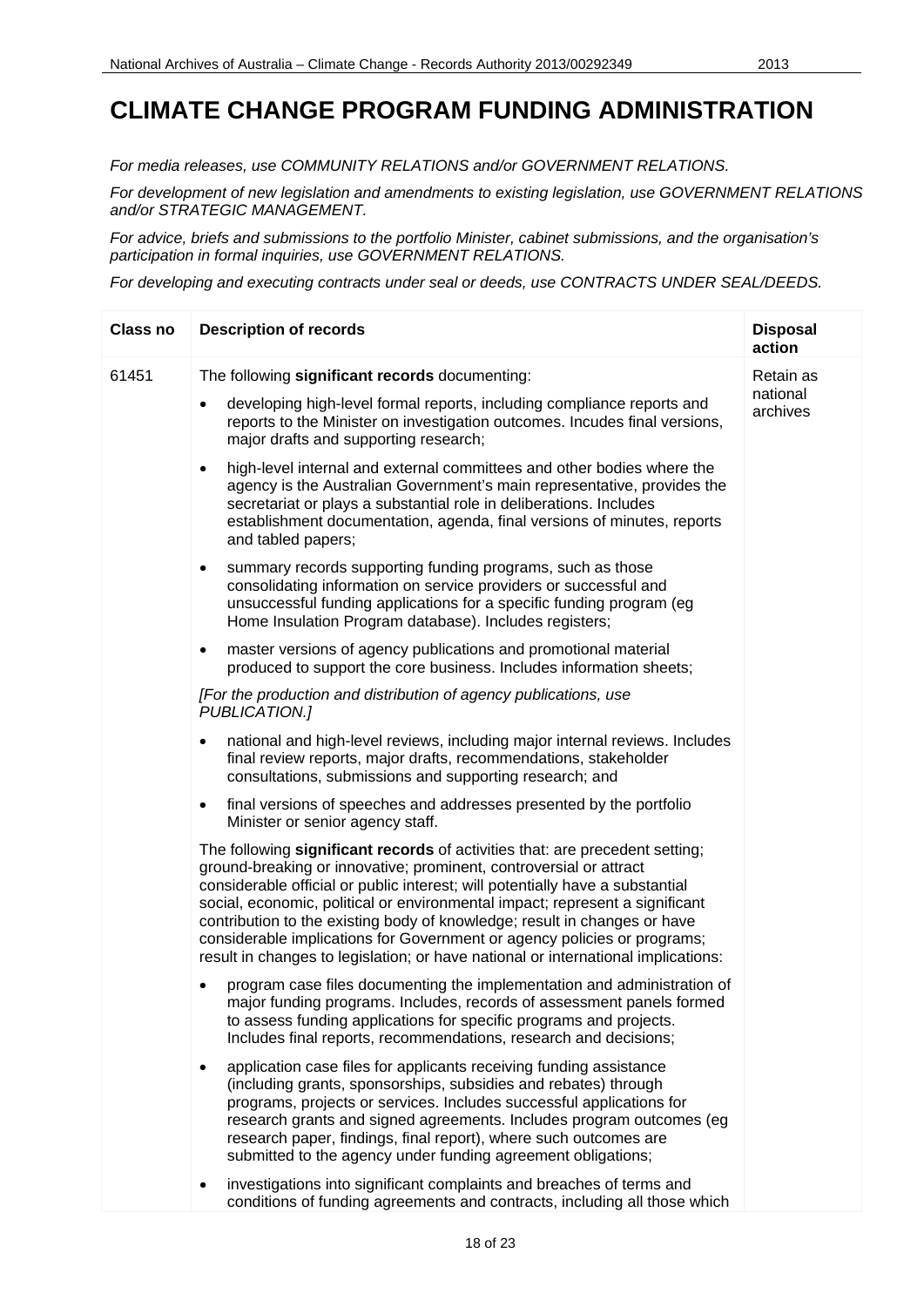# **CLIMATE CHANGE PROGRAM FUNDING ADMINISTRATION**

| Class no | <b>Description of records</b>                                                                                                                                                                                                                                                                                                                                                                                                                                  | <b>Disposal</b><br>action          |
|----------|----------------------------------------------------------------------------------------------------------------------------------------------------------------------------------------------------------------------------------------------------------------------------------------------------------------------------------------------------------------------------------------------------------------------------------------------------------------|------------------------------------|
|          | relate to serious injury, death or substantial financial loss for the<br>Commonwealth or result in litigation or criminal charges (eg investigations<br>into the Home Insulation Program house fires). Includes initial compliance<br>issues and/or referrals, investigation plans, correspondence, records of<br>site inspections and audits, legal advice, enforcement notices, subpoenas<br>and discovery orders, interviews, statements and final reports; |                                    |
|          | [For litigation resulting from investigations, use LEGAL SERVICES]<br>appeals or reviews of decisions made by the agency; and                                                                                                                                                                                                                                                                                                                                  |                                    |
|          |                                                                                                                                                                                                                                                                                                                                                                                                                                                                |                                    |
|          | final versions of significant agreements and contracts and supporting<br>٠<br>documents, including all those that relate to substantial funding<br>arrangements with other governments, agencies and organisations.<br>Includes joint venture agreements, Memorandums of Understanding and<br>formal collaboration arrangements.                                                                                                                               |                                    |
| 61452    | Records documenting:                                                                                                                                                                                                                                                                                                                                                                                                                                           | Destroy 20                         |
|          | successful application case files for climate change program<br>$\bullet$<br>funding assistance, including grants, sponsorships, subsidies and<br>rebates, other than those covered in class 61451.                                                                                                                                                                                                                                                            | years after<br>action<br>completed |
| 61453    | Records documenting:                                                                                                                                                                                                                                                                                                                                                                                                                                           | Destroy 7                          |
|          | routine operational administrative tasks supporting the core business;<br>and                                                                                                                                                                                                                                                                                                                                                                                  | years after<br>action<br>completed |
|          | program funding administration activities other than those covered<br>in classes 61451 to 61452.                                                                                                                                                                                                                                                                                                                                                               |                                    |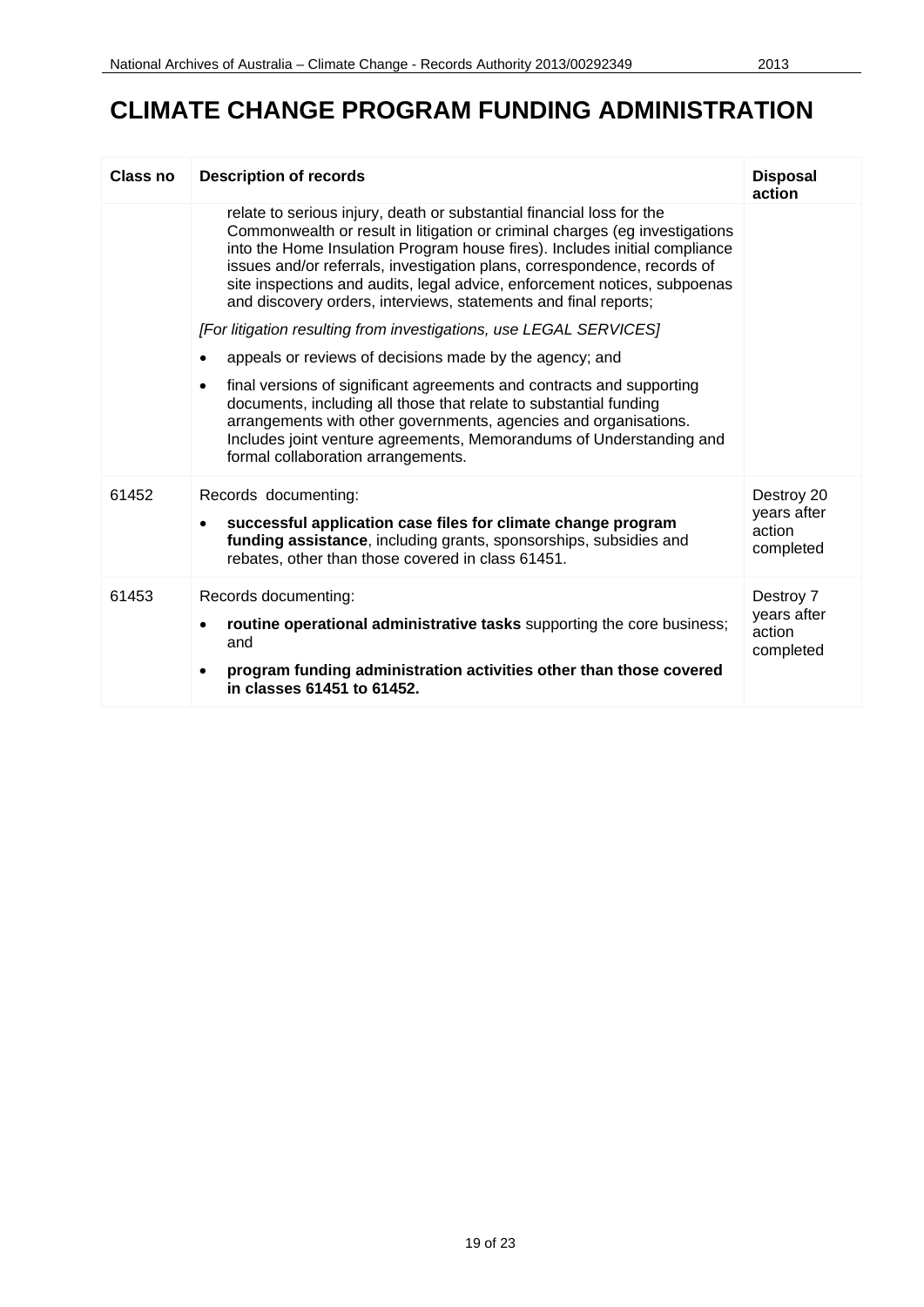The core business of administering compliance with, and enforcement of, the Australian Government's climate change and energy efficiency legislative frameworks that: underpin the introduction of reporting and disclosure schemes; inform government policy formulation and the Australian public; meet Australia's international reporting and approval obligations; and assist Commonwealth, State and Territory government programs and activities. Includes the establishment and implementation of education, monitoring, compliance and enforcement programs. Includes oversight of the National Greenhouse and Energy Reporting (NGER) Scheme, the Carbon Farming Initiative and building energy efficiency disclosure legislation. Excludes managing the allocation of program funding to support the delivery of programs and services.

#### The **core tasks** associated with **establishing the framework for the administration of international climate change protocols and government legislative schemes** include:

- developing, implementing and reviewing national and high-level policies, legislative instruments, frameworks, strategies, plans and measures;
- establishing and operating Australia's Designated National Authority (DNA) and Designated Focal Point (DFP) project-based flexibility mechanisms in accordance with the Kyoto Protocol, including processing Australian entities applications to participate in Kyoto offset projects;
- developing and implementing programs and projects;
- establishing and maintaining statutory and non-statutory registers;
- providing and receiving advice, including policy advice;
- negotiating, establishing and reviewing agreements and contracts;
- undertaking strategic research to determine trends in stakeholder behaviour and motivation;
- planning, developing and delivering marketing, outreach, education, and training programs and campaigns to promote compliance, including market research; and
- liaising, consulting and handling representations with stakeholders and reporting on findings.

The **core tasks** associated with supporting **compliance and enforcement of legislative obligations** include:

- receiving, assessing and determining applications for registration, accreditation, suspension, deregistration and exemptions;
- collecting and validating reported data and information from registrants, including regulatory approvals;
- collecting and analysing intelligence to detect and prevent regulatory compliance breaches and illegal activity;
- processing, assessing and determining requests for the disclosure and non-disclosure of information to governments, agencies, organisations or individuals;
- managing registration and accreditation of assessors and auditors, including conducting periodic inspections, reporting on performance, and, where necessary, suspending or revoking accreditation and/or deregistration of certified assessors and registered auditors;
- maintaining a standing offer panel of providers of greenhouse and energy audit services;
- conducting periodic reviews of registrations, compliance inspections and audits;
- conducting investigations into alleged contraventions and referring matters to appropriate law enforcement authorities;
- recording contraventions on registers, issuing infringement notices and negotiating and issuing enforceable undertakings;
- handling enforcement cases that result in litigation/legal proceedings, including managing appeals and reviewing decisions made by the agency; and
- ensuring compliance with enforcement outcomes, including managing debt recovery.

The performance of the core business is supported by **general administrative tasks** such as:

• developing and implementing operational policies, procedures, guidelines and plans;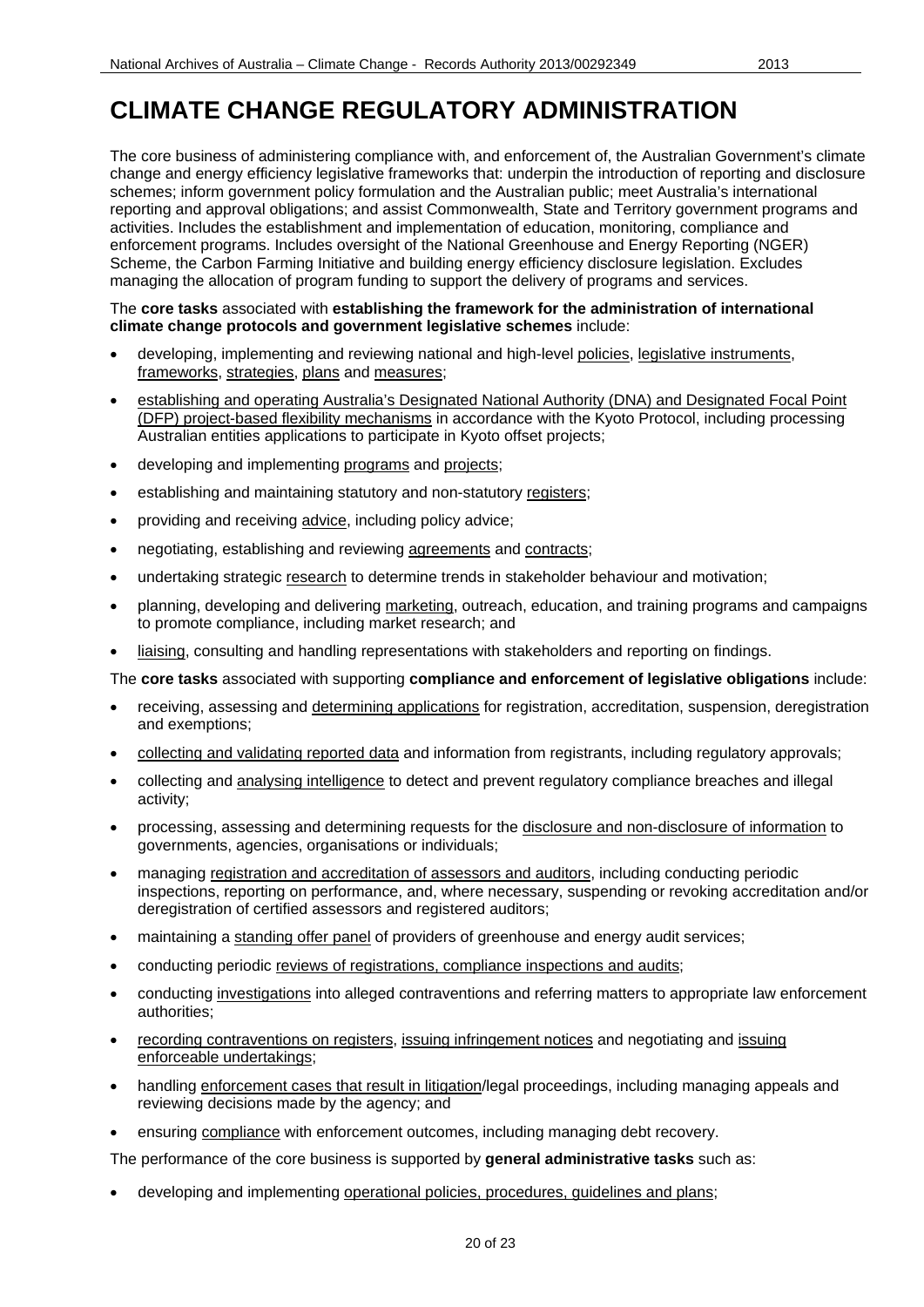- arranging trips and visits, outreach events and training;
- receiving and responding to enquiries and complaints, including requests for technical assistance;
- preparing and presenting speeches and addresses;
- evaluating and reviewing systems, services and products;
- establishing, managing and participating in internal and external committees, meetings and other forums;
- developing reports and submissions;
- delegating powers and authorising actions;
- planning, conducting and facilitating internal and external audits; and
- identifying, assessing and managing risk.

#### *Cross references*

*For the development of programs and schemes relating to energy efficiency and renewable energy projects aimed at mitigating greenhouse gas emissions and the development of climate change standards, use CLIMATE CHANGE MITIGATION.*

*For managing program and service funding, use CLIMATE CHANGE PROGRAM FUNDING ADMINISTRATION.* 

*For the acquisition, implementation and maintenance of software and hardware supporting agency systems and statutory registers, use TECHNOLOGY AND TELECOMMUNICATIONS.*

*For media releases, use COMMUNITY RELATIONS and/or GOVERNMENT RELATIONS.*

*For development of new legislation and amendments to existing legislation, use GOVERNMENT RELATIONS and/or STRATEGIC MANAGEMENT.*

*For advice, briefs and submissions to the portfolio Minister, cabinet submissions, and the organisation's participation in formal inquiries, use GOVERNMENT RELATIONS.*

| <b>Class no</b> | <b>Description of records</b>                                                                                                                                                                                                                                                                                                                                                                                    | <b>Disposal</b><br>action         |
|-----------------|------------------------------------------------------------------------------------------------------------------------------------------------------------------------------------------------------------------------------------------------------------------------------------------------------------------------------------------------------------------------------------------------------------------|-----------------------------------|
| 61454           | The following significant records documenting:                                                                                                                                                                                                                                                                                                                                                                   | Retain as<br>national<br>archives |
|                 | developing and implementing national and high-level policies,<br>$\bullet$<br>frameworks, plans, and strategies. Includes final versions, feasibility<br>studies, submissions, discussion papers, results of stakeholder<br>consultations and supporting research;                                                                                                                                               |                                   |
|                 | developing, implementing and reviewing legislative instruments,<br>$\bullet$<br>standards, rules and guidelines on the climate change legislative<br>framework. Includes determinations, such as the National Greenhouse<br>and Energy Reporting (Measurement) Determination. Includes final<br>versions, explanatory statements, technical guidelines, results of<br>stakeholder consultations and submissions; |                                   |
|                 | establishing and implementing Australia's Designated National Authority<br>$\bullet$<br>and Designated Focal Point project-based flexibility mechanisms in<br>accordance with the Kyoto Protocol (eg Australia's National Authority for<br>the Clean Development Mechanism (CDM) and Joint Implementation (JI);                                                                                                  |                                   |
|                 | greenhouse gas reduction or removal projects approved as CDM or JI<br>$\bullet$<br>projects (also known as Kyoto offset projects), including application<br>assessment and approval (ie case files). Includes project design<br>document, declaration of compliance and project authorisations (eg<br>Letters of Approval);                                                                                      |                                   |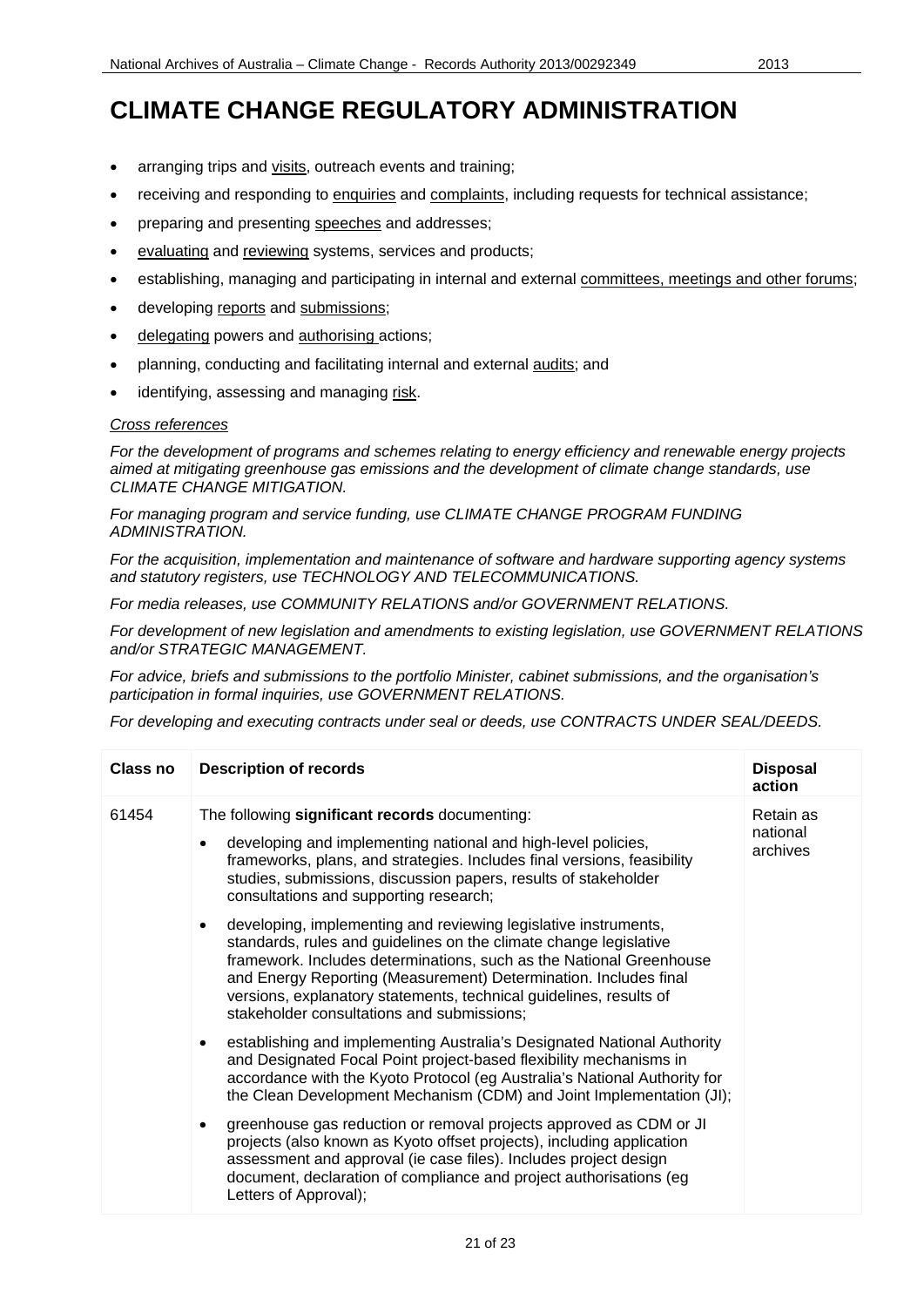| <b>Class no</b> | <b>Description of records</b>                                                                                                                                                                                                                                                                                                                                                                                                                                                                                                                                     | <b>Disposal</b><br>action |
|-----------------|-------------------------------------------------------------------------------------------------------------------------------------------------------------------------------------------------------------------------------------------------------------------------------------------------------------------------------------------------------------------------------------------------------------------------------------------------------------------------------------------------------------------------------------------------------------------|---------------------------|
|                 | high-level advice given to, or received from, major stakeholders. Includes<br>$\bullet$<br>final versions, opinions, submissions, discussion papers and briefings;                                                                                                                                                                                                                                                                                                                                                                                                |                           |
|                 | high-level internal and external committees and other bodies where the<br>$\bullet$<br>agency provides the secretariat, is the Australian Government's main<br>representative, or plays a substantial role in deliberations. Includes<br>establishment documentation, agenda, minutes and tabled papers;                                                                                                                                                                                                                                                          |                           |
|                 | developing national and high-level reports, including green papers (eg<br>$\bullet$<br>Carbon Pollution Reduction Scheme Green Paper). Includes final<br>versions, stakeholder consultation, major drafts and supporting research;                                                                                                                                                                                                                                                                                                                                |                           |
|                 | national and high-level reviews, including strategic reviews and major<br>$\bullet$<br>internal reviews, of agency administered legislation, policies and<br>programs. Includes final version, recommendations, stakeholder<br>consultation, submissions and supporting research;                                                                                                                                                                                                                                                                                 |                           |
|                 | final versions of speeches and addresses presented by the portfolio<br>$\bullet$<br>Minister or senior agency staff;                                                                                                                                                                                                                                                                                                                                                                                                                                              |                           |
|                 | major marketing and educational campaigns that promote regulatory<br>$\bullet$<br>administration programs and services, or raise awareness of climate<br>change impacts. Includes market research, major outreach events,<br>communication strategies and final versions of marketing materials;                                                                                                                                                                                                                                                                  |                           |
|                 | final versions of unpublished proceedings, reports, speeches and papers<br>$\bullet$<br>from agency conferences, seminars and workshops hosted by the<br>agency;                                                                                                                                                                                                                                                                                                                                                                                                  |                           |
|                 | developing, establishing and maintaining statutory registers and<br>٠<br>significant non-statutory registers to support regulatory administration.<br>Includes relevant datasets and associated information. Excludes registers<br>of accredited assessors and compliance auditors;                                                                                                                                                                                                                                                                               |                           |
|                 | master versions of agency publications produced to support regulatory<br>$\bullet$<br>administration. Includes guidelines and information sheets; and                                                                                                                                                                                                                                                                                                                                                                                                             |                           |
|                 | [For the production and distribution of agency publications, use<br>PUBLICATION.]                                                                                                                                                                                                                                                                                                                                                                                                                                                                                 |                           |
|                 | outcomes of major strategic research, including trend analysis. Includes<br>final reports, research findings, statistical analysis and data models.                                                                                                                                                                                                                                                                                                                                                                                                               |                           |
|                 | The following significant records of activities that: are precedent setting;<br>ground-breaking or innovative; prominent, controversial or attract<br>considerable official or public interest; will potentially have a substantial<br>social, economic, political or environmental impact; represent a significant<br>contribution to the existing body of knowledge; result in changes or have<br>considerable implications for Government or agency policies or programs;<br>result in changes to legislation; or have national or international implications: |                           |
|                 | developing and implementing regulatory administration programs and<br>$\bullet$<br>projects, including projects undertaken as joint ventures. Includes<br>program proposals, project plans, research findings, progress reports, risk<br>analysis reports and project outcomes;                                                                                                                                                                                                                                                                                   |                           |
|                 | high-level liaison, consultation or representation with regional and<br>$\bullet$<br>international peak bodies, governments and other major stakeholders<br>relating to education, compliance and enforcement issues;                                                                                                                                                                                                                                                                                                                                             |                           |
|                 | compliance auditing, monitoring and enforcement involving penalties<br>(sanctions and exclusions) in cases of entity or individual non-compliance;                                                                                                                                                                                                                                                                                                                                                                                                                |                           |